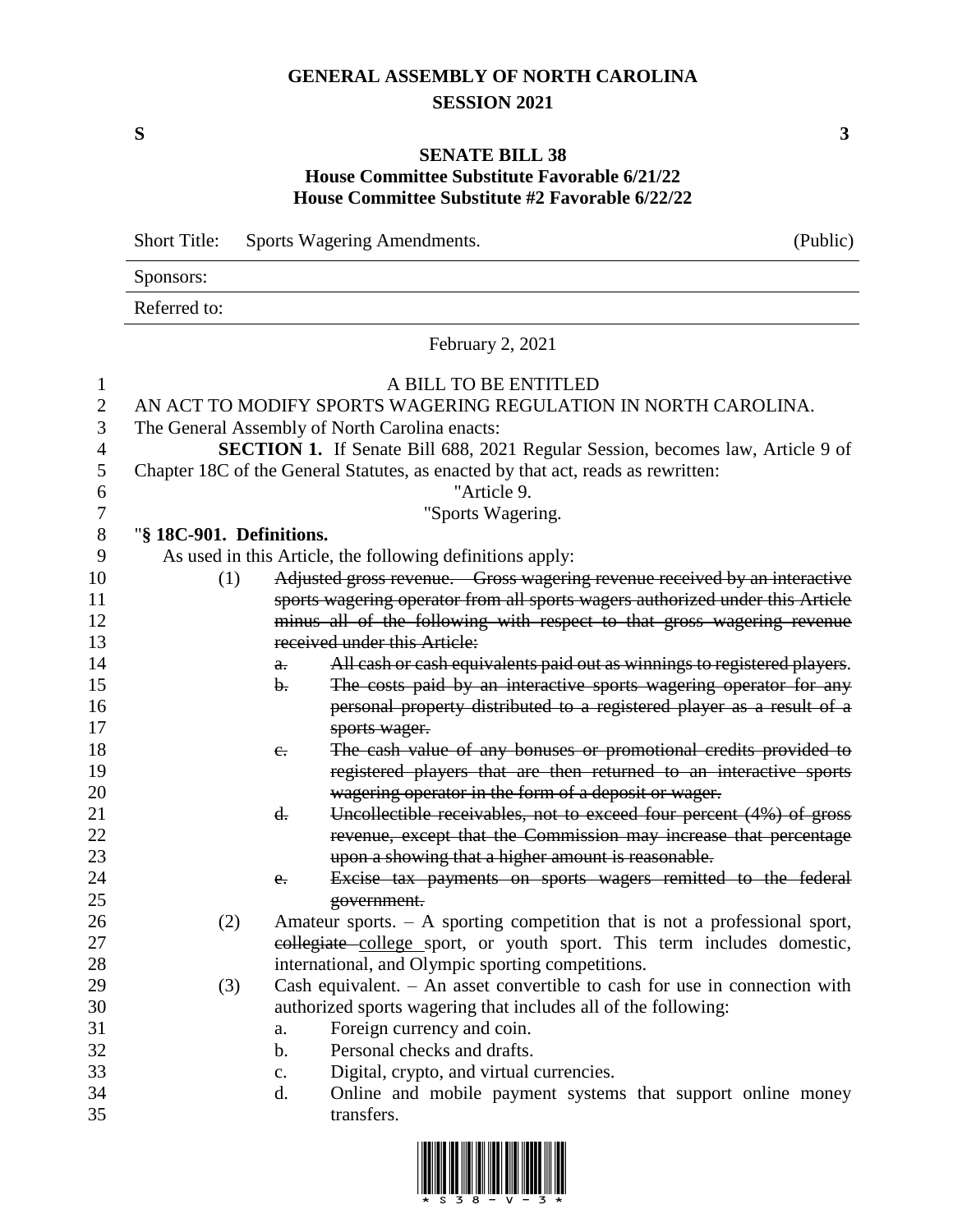|                  |      | <b>General Assembly Of North Carolina</b>                                                                                                                        | <b>Session 2021</b> |
|------------------|------|------------------------------------------------------------------------------------------------------------------------------------------------------------------|---------------------|
| $\mathbf{1}$     |      | Credit cards and debit cards.<br>e.                                                                                                                              |                     |
| $\sqrt{2}$       |      | f.<br>A prepaid access instrument.                                                                                                                               |                     |
| 3                |      | Any other form approved by the Commission.<br>g.                                                                                                                 |                     |
| $\overline{4}$   | (4)  | College sports. - An athletic or sporting competition in which at least one                                                                                      |                     |
| 5                |      | participant is a team or contestant competing on behalf of or under the                                                                                          |                     |
| 6                |      | sponsorship of a public or private institution of postsecondary education.                                                                                       |                     |
| $\boldsymbol{7}$ | (5)  | Covered services. - Any service creating sports wagering markets and                                                                                             |                     |
| $8\,$            |      | determination of sports wager outcomes that involves the operation,                                                                                              |                     |
| 9                |      | management, or control of sports wagers authorized by this Article, including                                                                                    |                     |
| 10               |      | the development or operation of the sports wagering platform and the                                                                                             |                     |
| 11               |      | provision determination of odds and or line information, excluding                                                                                               |                     |
| 12               |      | information. The term shall not include any of the following:                                                                                                    |                     |
| 13               |      | Payment processing and similar financial services.<br>a.                                                                                                         |                     |
| 14               |      | Customer identity, age verification, and geolocation services.<br>b.                                                                                             |                     |
| 15               |      | Streaming or other video and data that does not include the<br>c.                                                                                                |                     |
| 16               |      | determination of odds or line information.                                                                                                                       |                     |
| 17               |      | Telecommunications, internet service provider, providers, and other<br>d.                                                                                        |                     |
| 18               |      | similar services not specifically designed for sports wagering.                                                                                                  |                     |
| 19               |      | Other goods or services not specifically designed for use in connection<br>e.                                                                                    |                     |
| 20               |      | with sports wagering.                                                                                                                                            |                     |
| 21               | (6)  | Electronic sports. – Leagues, competitive circuits, tournaments, or similar                                                                                      |                     |
| 22               |      | competitions where individuals or teams play video games, typically for                                                                                          |                     |
| 23               |      | spectators, either in-person or online, for the purpose of prizes, money, or                                                                                     |                     |
| 24               |      | entertainment.                                                                                                                                                   |                     |
| 25               | (6m) | Geofencing. – Technology approved by the Commission and utilized by an                                                                                           |                     |
| 26               |      | interactive sports wagering operator to verify a registered player's geolocation                                                                                 |                     |
| 27               |      | prior to the time the registered player is placing a sports wager.                                                                                               |                     |
| 28               | (7)  | Gross wagering revenue. - The total of all cash or cash equivalents received                                                                                     |                     |
| 29               |      | by an interactive sports wagering operator as from sports wagers as authorized                                                                                   |                     |
| 30               |      | under this Article.                                                                                                                                              |                     |
| 31               | (7m) | Interactive account. - A mobile account established by a registered player for                                                                                   |                     |
| 32               |      | the purpose of placing sports wagers in accordance with this Article.                                                                                            |                     |
| 33               | (8)  | Interactive sports wagering operator. - The holder of an interactive sports                                                                                      |                     |
| 34               |      | wagering license issued by the Commission.                                                                                                                       |                     |
| 35               | (9)  | Key person. - An officer or director of an interactive sports wagering operator                                                                                  |                     |
| 36<br>37         |      | who is directly involved in the operation, management, or control of sports                                                                                      |                     |
| 38               |      | wagering authorized under this Article, or who exercises substantial influence                                                                                   |                     |
| 39               |      | or control over the interactive sports wagering operator's sports wagering<br>activities.                                                                        |                     |
| 40               |      |                                                                                                                                                                  |                     |
| 41               | (10) | Official league data. – Statistics, results, outcomes, and other data relating to<br>a sporting event obtained pursuant to an agreement with the relevant sports |                     |
| 42               |      | governing body or an entity expressly authorized by the relevant sports                                                                                          |                     |
| 43               |      | governing body to provide such data.                                                                                                                             |                     |
| 44               |      | $(10m)$ Parimutuel wager. $-$ A betting system in which all of the bets of a particular                                                                          |                     |
| 45               |      | type are placed together in a pool and the sports wager is placed against other                                                                                  |                     |
| 46               |      | bettors placing sports wagers on the same event of horse racing, dog racing,                                                                                     |                     |
| 47               |      | or other sporting events in which the participants finish in a ranked order.                                                                                     |                     |
| 48               | (11) | Professional sports. - An athletic or sporting competition involving at least                                                                                    |                     |
| 49               |      | two competitors who receive compensation for participating in such event.                                                                                        |                     |
| 50               | (12) | Registered player. - An individual who has established an account with an                                                                                        |                     |
| 51               |      | interactive sports wagering operator.                                                                                                                            |                     |
|                  |      |                                                                                                                                                                  |                     |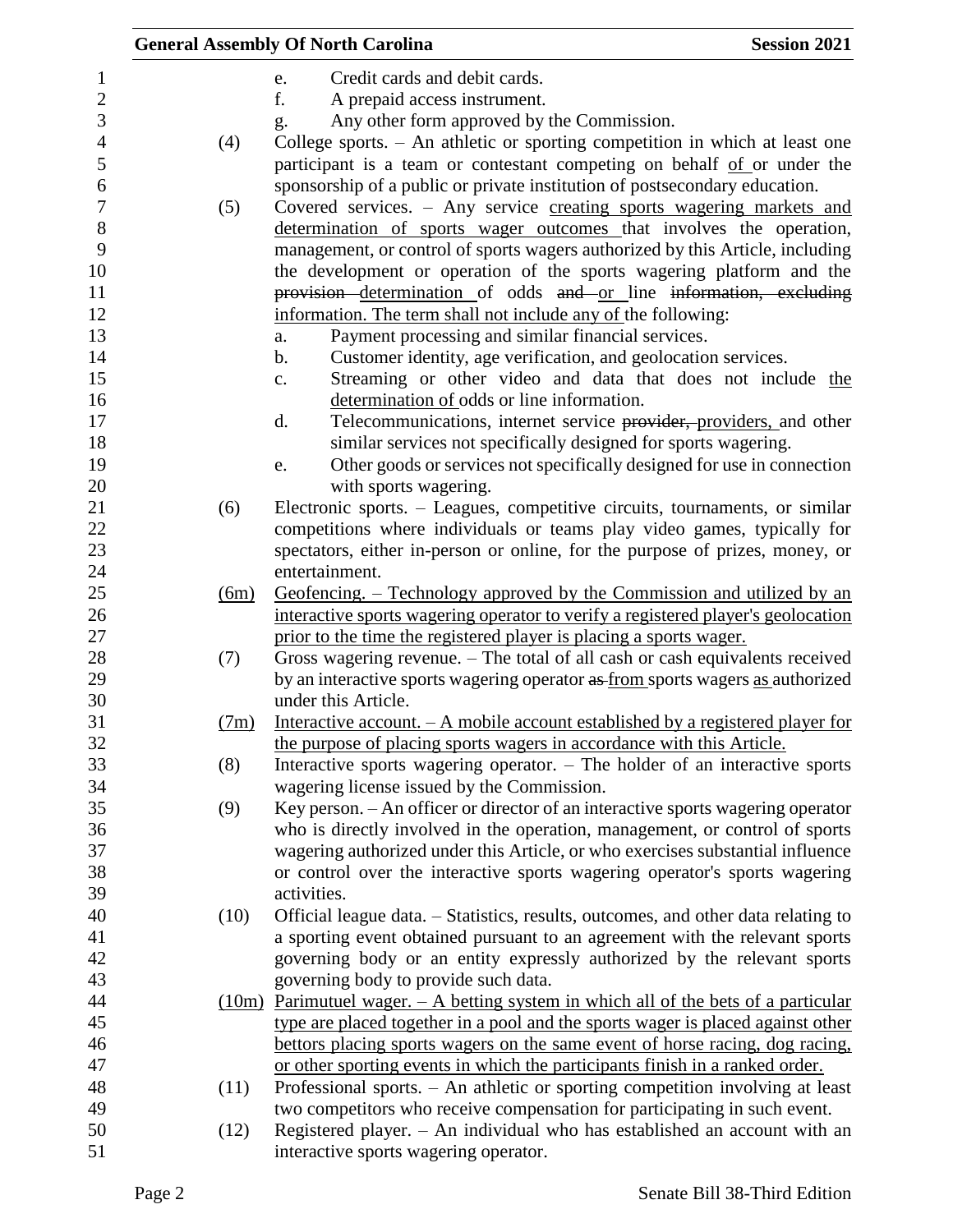|                   | <b>General Assembly Of North Carolina</b>                                                                    | <b>Session 2021</b> |
|-------------------|--------------------------------------------------------------------------------------------------------------|---------------------|
| (13)              | Service provider. $-$ A business entity that provides covered services to an                                 |                     |
|                   | interactive sports wagering operator and holds a service provider license.                                   |                     |
| (14)              | Sporting event. - Professional sports, and college sports, and amateur sports,                               |                     |
|                   | all of which may include electronic sports, and any other event approved by                                  |                     |
|                   | the Commission.                                                                                              |                     |
| (15)              | Sports facility. $-$ Any of the following:                                                                   |                     |
| a.                | A motorsports facility that hosts professional sports a National                                             |                     |
|                   | Association for Stock Car Auto Racing national touring race and has                                          |                     |
|                   | a minimum seating capacity of 17,000 people.                                                                 |                     |
| b.                | A facility that hosts a professional golf tournament with more than                                          |                     |
|                   | 50,000 live spectators anticipated to attend based on similar prior                                          |                     |
|                   | tournaments.                                                                                                 |                     |
| $\underline{C}$ . | A facility that is the home location of a professional sports team that                                      |                     |
|                   | competes in any of the following professional leagues:                                                       |                     |
|                   | Major League Baseball.                                                                                       |                     |
|                   | Major League Soccer.                                                                                         |                     |
|                   | $\frac{1}{2}$ .<br>$\frac{2}{3}$ .<br>$\frac{4}{4}$ .<br>$\frac{5}{5}$ .<br>National Basketball Association. |                     |
|                   | <b>National Football League.</b>                                                                             |                     |
|                   | <b>National Hockey League.</b>                                                                               |                     |
|                   | 6.<br><b>National Women's Soccer League.</b>                                                                 |                     |
| (16)              | Sports governing body. - An organization headquartered in the United States                                  |                     |
|                   | and proscribes final rules with respect to a sporting event and enforces the                                 |                     |
|                   | code of conduct for participants therein. In the context of electronic sports, the                           |                     |
|                   | sports governing body shall be the video game publisher of the title used in                                 |                     |
|                   | the electronic sports competition, regardless of location.                                                   |                     |
| (17)              | Sports wagering brand. – The names, logos, and brands that an interactive                                    |                     |
|                   | sports wagering operator advertises, promotes, or otherwise holds out to the                                 |                     |
|                   | public displaying its sports wagering platform.                                                              |                     |
| (18)              | Sports wagering platform. - A website, mobile application, or other                                          |                     |
|                   | interactive platform accessible via the internet, mobile, wireless, or similar                               |                     |
|                   | communication technology that a registered player may use to place sports                                    |                     |
|                   | wagers authorized under this Article.                                                                        |                     |
| (19)              | Sports wagering supplier. $- A$ person that provides services, goods, software,                              |                     |
|                   | or other components necessary for the creation of sports wagering markets                                    |                     |
|                   | and determining determination of sports wager outcomes, directly or                                          |                     |
|                   | indirectly, to any license holder or applicant interactive sports wagering                                   |                     |
|                   | operator or service provider involved in the acceptance of wager, sports                                     |                     |
|                   | wagers, including any of the following: providers of data feeds and odds                                     |                     |
|                   | services, internet platform providers, risk management providers, integrity                                  |                     |
|                   | monitoring providers, and other providers of sports wagering supplier services                               |                     |
|                   | as determined by the Commission. A The term does not include a sports                                        |                     |
|                   | governing body that provides raw statistical match data to one or more                                       |                     |
|                   | designated and licensed providers of data and odds services shall not be a                                   |                     |
|                   | sports wagering supplier.services.                                                                           |                     |
| (20)              | Sports wager or sports wagering. - Placing of wagers via an interactive                                      |                     |
|                   | account on any of the following: (i) a sporting event, (ii) a portion of a sporting                          |                     |
|                   | event, or on (iii) the individual performance statistics of athletes in a sporting                           |                     |
|                   | event or combination of sporting events, by any system or method of                                          |                     |
|                   | wagering, that may include in-person, over the internet through websites, or                                 |                     |
|                   | mobile devices. or (iv) a parimutuel wager. The term also includes                                           |                     |
|                   | single-game wagers, teaser wagers, parlays, over-under, moneyline, pools,                                    |                     |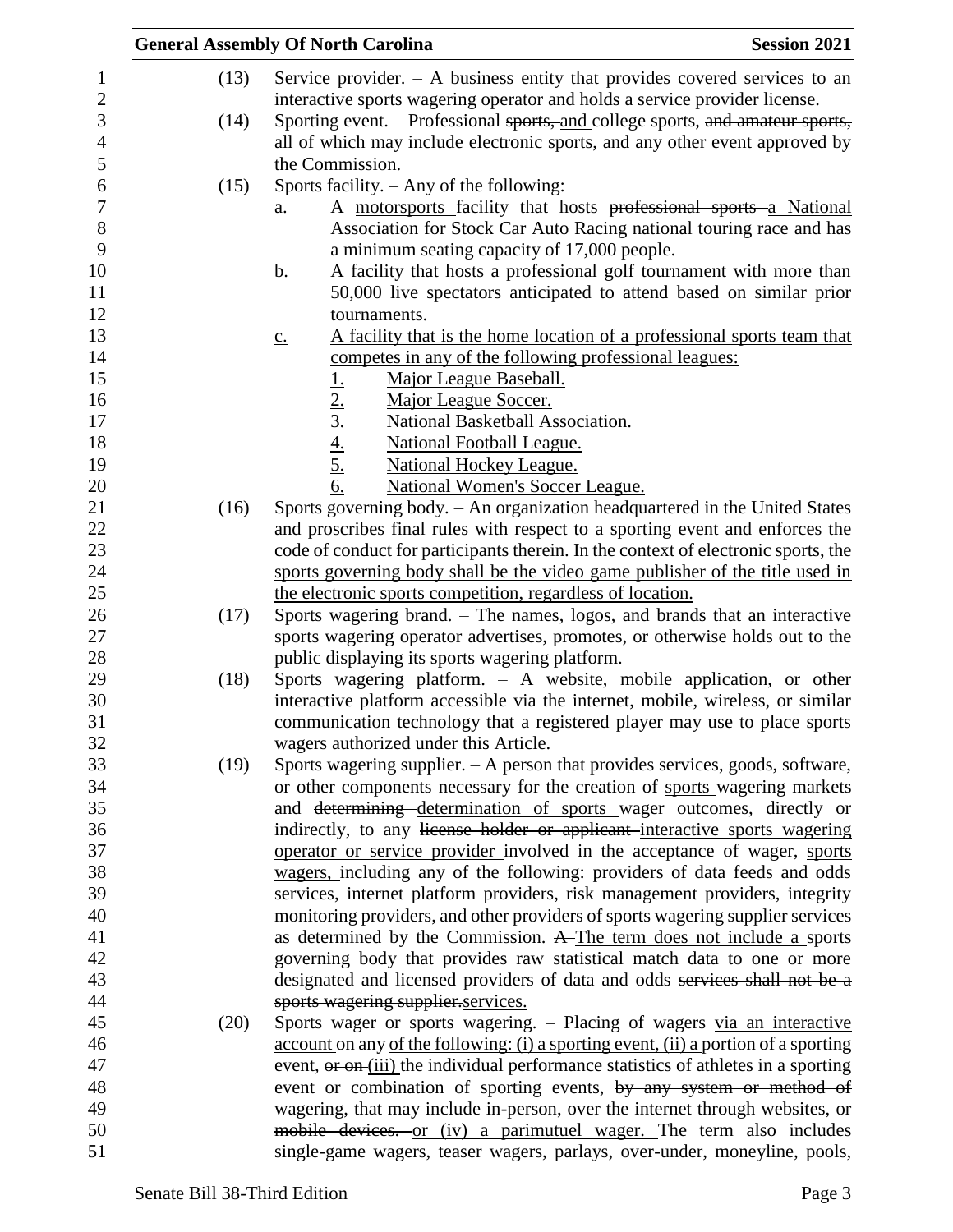|                         | <b>General Assembly Of North Carolina</b>                                                                                                                                                                                                | <b>Session 2021</b> |
|-------------------------|------------------------------------------------------------------------------------------------------------------------------------------------------------------------------------------------------------------------------------------|---------------------|
|                         | exchange wagering, in-game wagering, in-play wagers, proposition wagers,<br>and straight wagers.                                                                                                                                         |                     |
| (21)                    | Tier one sports wager. $- A$ sports wager that is determined solely by the final<br>score or final outcome of the sporting event and is placed before the sporting<br>event has begun.                                                   |                     |
| (22)                    | Tier two sports wager. $-$ Any sports wager that is not a tier one sports wager.                                                                                                                                                         |                     |
| (23)                    | Tribal gaming enterprise. $-$ A federally recognized Indian tribe that is<br>authorized to conduct Class III games in accordance with the federal Indian<br>Gaming Regulatory Act, 25 U.S.C. § 2701 et seq., in this State or a business |                     |
|                         | entity owned or controlled by such tribe. Any federally recognized tribe, or<br>business entity owned or controlled by the tribe, that is deemed an interactive                                                                          |                     |
|                         | sports wagering operator under this Article shall include authorization for any<br>technology and sports wagering brand partners of the tribe or the business                                                                            |                     |
|                         | entity owned or controlled by the tribe, subject to compliance with the terms                                                                                                                                                            |                     |
|                         | of this Article by the technology and sports wagering brand partners.                                                                                                                                                                    |                     |
| (24)                    | Youth sports. - An event in which the majority of participants are under the<br>age of 18 or are competing on behalf or under the sponsorship of one or more                                                                             |                     |
|                         | public or private preschool, elementary, middle, or secondary schools. The                                                                                                                                                               |                     |
|                         | term does not include the following:                                                                                                                                                                                                     |                     |
|                         | professional sports Professional sports.<br>a.                                                                                                                                                                                           |                     |
|                         | or events Sporting events that occur under the sponsorship or oversight<br><u>b.</u>                                                                                                                                                     |                     |
|                         | of national or international athletic bodies that are not educational                                                                                                                                                                    |                     |
|                         | institutions and that include participants both over and under the age                                                                                                                                                                   |                     |
|                         | of 18.                                                                                                                                                                                                                                   |                     |
|                         | "§ 18C-902. Authorization of sports wagering generally.                                                                                                                                                                                  |                     |
| (a)                     | Notwithstanding any provision of Article 37 of Chapter 14 of the General Statutes,                                                                                                                                                       |                     |
|                         | sports wagering as authorized by this Article shall not be considered unlawful. All sports                                                                                                                                               |                     |
|                         | wagering authorized under this Article shall be placed via an interactive account as described in                                                                                                                                        |                     |
|                         | G.S. 18C-912 and shall be initiated and received within this State except as provided in                                                                                                                                                 |                     |
|                         | G.S. 18C-928. The interactive sports wagering operator shall comply with the following:                                                                                                                                                  |                     |
| (1)                     | Ensure that the registered player is located within the State, and not present                                                                                                                                                           |                     |
|                         | on Indian lands within the State, when placing any sports wager, utilizing                                                                                                                                                               |                     |
|                         | geofencing.                                                                                                                                                                                                                              |                     |
| (2)                     | Monitor and block unauthorized attempts to place sports wagers.                                                                                                                                                                          |                     |
| (a1)                    | This Article does not apply to interactive sports wagering conducted exclusively on                                                                                                                                                      |                     |
|                         | Indian lands by an Indian tribe operating in accordance with a Tribal-State gaming compact and<br>authorized to conduct Class III gaming pursuant to a compact with the State. For purposes of this                                      |                     |
|                         | Article, sports wagering is conducted exclusively on Indian lands only if the individual who                                                                                                                                             |                     |
|                         | places the sports wager is physically present on Indian lands when the sports wager is initiated                                                                                                                                         |                     |
|                         | and received on equipment that is physically located consistent with federal law, and the sports                                                                                                                                         |                     |
|                         | wager is initiated and received in conformity with the safe harbor requirements as provided in 31                                                                                                                                        |                     |
| U.S.C. $§$ 5362(10)(c). |                                                                                                                                                                                                                                          |                     |
| (a2)                    | An interactive sports wagering operator licensed under G.S. 18C-904 shall not accept                                                                                                                                                     |                     |
|                         | any wager if the registered player placing the wager is physically present on Indian lands when                                                                                                                                          |                     |
|                         | the sports wager is initiated and received. Each interactive sports wagering operator licensed                                                                                                                                           |                     |
|                         | under G.S. 18C-904 shall use geofencing approved by the Commission to ensure compliance                                                                                                                                                  |                     |
| with this Article.      |                                                                                                                                                                                                                                          |                     |
| (b)                     | Nothing in this Article shall apply to any of the following:                                                                                                                                                                             |                     |
| $\leftrightarrow$       | Pari-mutuel sports wagering on horse racing as authorized by G.S. 14-292.2.                                                                                                                                                              |                     |
| (2)                     | Fantasy fantasy or simulated games or contests in which one or more                                                                                                                                                                      |                     |
|                         | participants fantasy contest players compete against each other and winning                                                                                                                                                              |                     |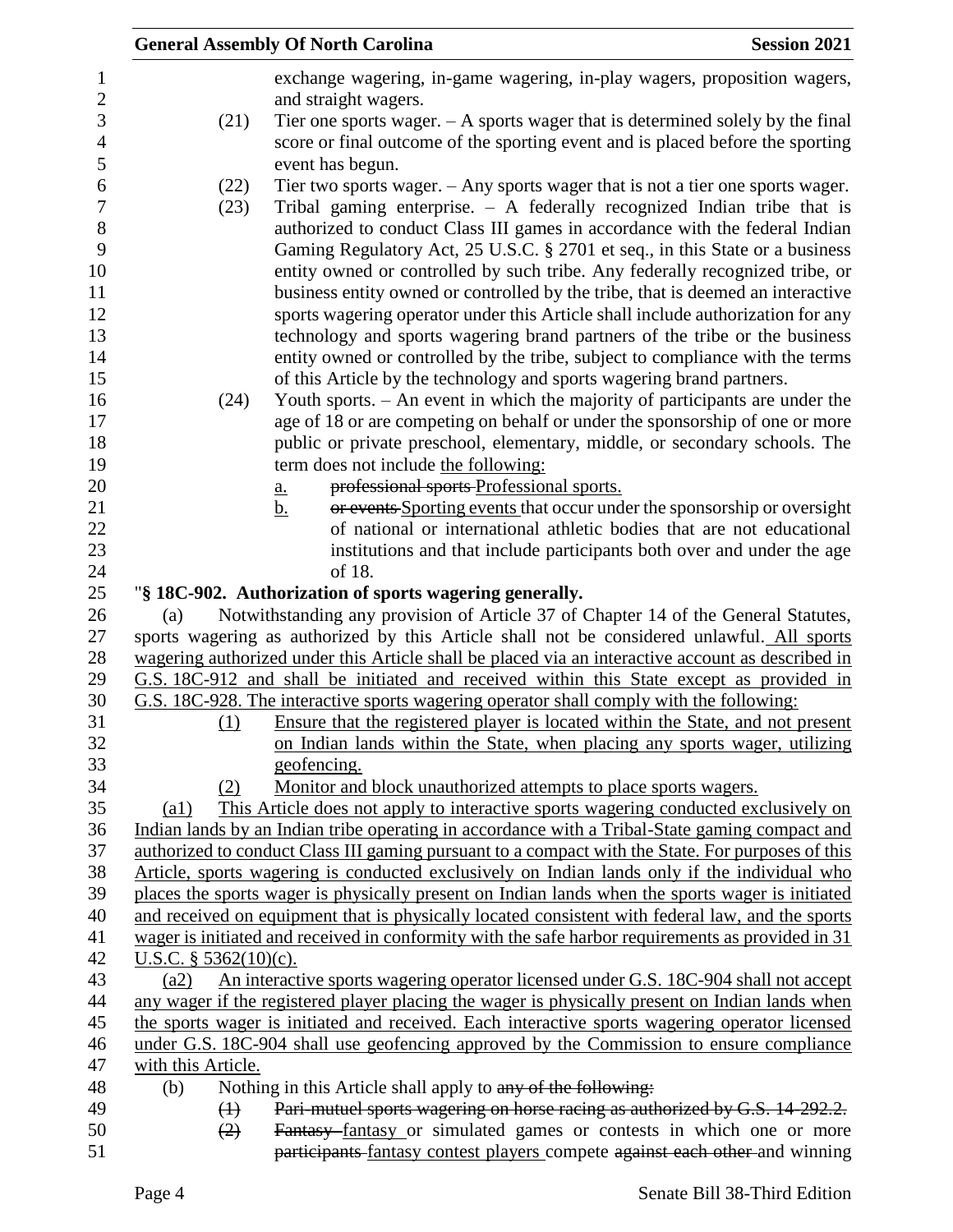|                       |                          | <b>General Assembly Of North Carolina</b>                                                                                                                                                                                                                                                                                                                                                                                                                                                                                                                                                                                                                                                                                                                                  | <b>Session 2021</b> |
|-----------------------|--------------------------|----------------------------------------------------------------------------------------------------------------------------------------------------------------------------------------------------------------------------------------------------------------------------------------------------------------------------------------------------------------------------------------------------------------------------------------------------------------------------------------------------------------------------------------------------------------------------------------------------------------------------------------------------------------------------------------------------------------------------------------------------------------------------|---------------------|
| (c)                   | (1)<br>(2)<br>(3)<br>(4) | outcomes reflect the relative knowledge and skill of the participants-fantasy<br>contest players and are determined predominantly by accumulated statistical<br>results of the performance of individuals or athletes-individuals, including<br>athletes in the case of sporting events.<br>Nothing in this Article shall authorize any of the following:<br>Sports wagering involving youth sports.<br>Sports wagering on the occurrence of any of the following:<br>Injuries.<br>a.<br>Penalties.<br>b.<br>The outcome of disciplinary proceedings against a participant in a<br>$\mathbf{C}$ .<br>sporting event.<br>d.<br>The outcome of replay reviews.<br>The Commission serving as an operator of a sports wagering platform.<br>Sports wagering on amateur sports. |                     |
|                       |                          |                                                                                                                                                                                                                                                                                                                                                                                                                                                                                                                                                                                                                                                                                                                                                                            |                     |
|                       |                          | "§ 18C-903. Reserved for future codification purposes.                                                                                                                                                                                                                                                                                                                                                                                                                                                                                                                                                                                                                                                                                                                     |                     |
|                       |                          | "§ 18C-904. Interactive sports wagering license.                                                                                                                                                                                                                                                                                                                                                                                                                                                                                                                                                                                                                                                                                                                           |                     |
| (a)                   |                          | It shall be unlawful for any person to offer or accept sports wagers in this State without<br>a valid interactive sports wagering license. Except as provided in G.S. 18C-928, the Commission<br>shall authorize at least 10, but not more than 12, interactive sports wagering operators to offer<br>and accept sports wagers to and from registered players on sporting events, which shall include                                                                                                                                                                                                                                                                                                                                                                      |                     |
| any of the following: |                          |                                                                                                                                                                                                                                                                                                                                                                                                                                                                                                                                                                                                                                                                                                                                                                            |                     |
|                       | (1)<br>(2)               | Professional sports.<br>College sports.                                                                                                                                                                                                                                                                                                                                                                                                                                                                                                                                                                                                                                                                                                                                    |                     |
|                       | (3)                      | Electronic sports.                                                                                                                                                                                                                                                                                                                                                                                                                                                                                                                                                                                                                                                                                                                                                         |                     |
|                       | (4)                      | Amateur sports.                                                                                                                                                                                                                                                                                                                                                                                                                                                                                                                                                                                                                                                                                                                                                            |                     |
|                       | (5)                      | Any other event approved by the Commission.                                                                                                                                                                                                                                                                                                                                                                                                                                                                                                                                                                                                                                                                                                                                |                     |
| (b)                   |                          | The Commission shall review and issue sports wagering licenses to qualified<br>applicants. The applicant shall complete and submit an application on a form prescribed by the<br>Commission and a licensing fee of five hundred thousand one million dollars (\$500,000).<br>$(\$1,000,000)$ . If the application is denied, the licensing fee shall be refunded, minus any expenses<br>the Commission incurs in reviewing the application.                                                                                                                                                                                                                                                                                                                                |                     |
| (d)                   |                          | The Commission shall conduct a background investigation on the applicant and key                                                                                                                                                                                                                                                                                                                                                                                                                                                                                                                                                                                                                                                                                           |                     |
|                       |                          | persons as deemed necessary by the Commission. The background investigation shall include a                                                                                                                                                                                                                                                                                                                                                                                                                                                                                                                                                                                                                                                                                |                     |
|                       |                          | credit history check, a tax record check, and a criminal history record check. The Commission                                                                                                                                                                                                                                                                                                                                                                                                                                                                                                                                                                                                                                                                              |                     |
|                       |                          | may, in its discretion, accept the results of such prior check and an affidavit that there has been                                                                                                                                                                                                                                                                                                                                                                                                                                                                                                                                                                                                                                                                        |                     |
|                       |                          | no change in criminal history since the prior check from an applicant or key person who has                                                                                                                                                                                                                                                                                                                                                                                                                                                                                                                                                                                                                                                                                |                     |
|                       |                          | submitted to a criminal history record check in this or any other state within the previous 12                                                                                                                                                                                                                                                                                                                                                                                                                                                                                                                                                                                                                                                                             |                     |
|                       |                          | months. The Commission may not award a license to any if an applicant who has been convicted,                                                                                                                                                                                                                                                                                                                                                                                                                                                                                                                                                                                                                                                                              |                     |
|                       |                          | or a key person of the applicant has been convicted, convicted of a felony or any gambling offense                                                                                                                                                                                                                                                                                                                                                                                                                                                                                                                                                                                                                                                                         |                     |
|                       |                          | in any state or federal court of the United States within 10 years of application or renewal.                                                                                                                                                                                                                                                                                                                                                                                                                                                                                                                                                                                                                                                                              |                     |
| (f)                   |                          | The Commission shall grant or deny all applications under this section. The grounds                                                                                                                                                                                                                                                                                                                                                                                                                                                                                                                                                                                                                                                                                        |                     |
|                       |                          | for denial of an interactive sports wagering license shall be the same as in G.S. $18C-906(g)$ . If                                                                                                                                                                                                                                                                                                                                                                                                                                                                                                                                                                                                                                                                        |                     |
|                       |                          | there are more qualified applicants than the number of interactive sports wagering operators                                                                                                                                                                                                                                                                                                                                                                                                                                                                                                                                                                                                                                                                               |                     |
|                       |                          | authorized under subsection (a) of this section, the Commission shall select the best qualified                                                                                                                                                                                                                                                                                                                                                                                                                                                                                                                                                                                                                                                                            |                     |
|                       |                          | applicants applicants, taking into consideration the following factors:                                                                                                                                                                                                                                                                                                                                                                                                                                                                                                                                                                                                                                                                                                    |                     |
|                       | (1)                      | The contents of the application submitted in accordance with this section.                                                                                                                                                                                                                                                                                                                                                                                                                                                                                                                                                                                                                                                                                                 |                     |
|                       | (2)                      | The extent to which the applicant demonstrates past experience, financial                                                                                                                                                                                                                                                                                                                                                                                                                                                                                                                                                                                                                                                                                                  |                     |
|                       |                          | viability, compliance with applicable laws and regulations in other                                                                                                                                                                                                                                                                                                                                                                                                                                                                                                                                                                                                                                                                                                        |                     |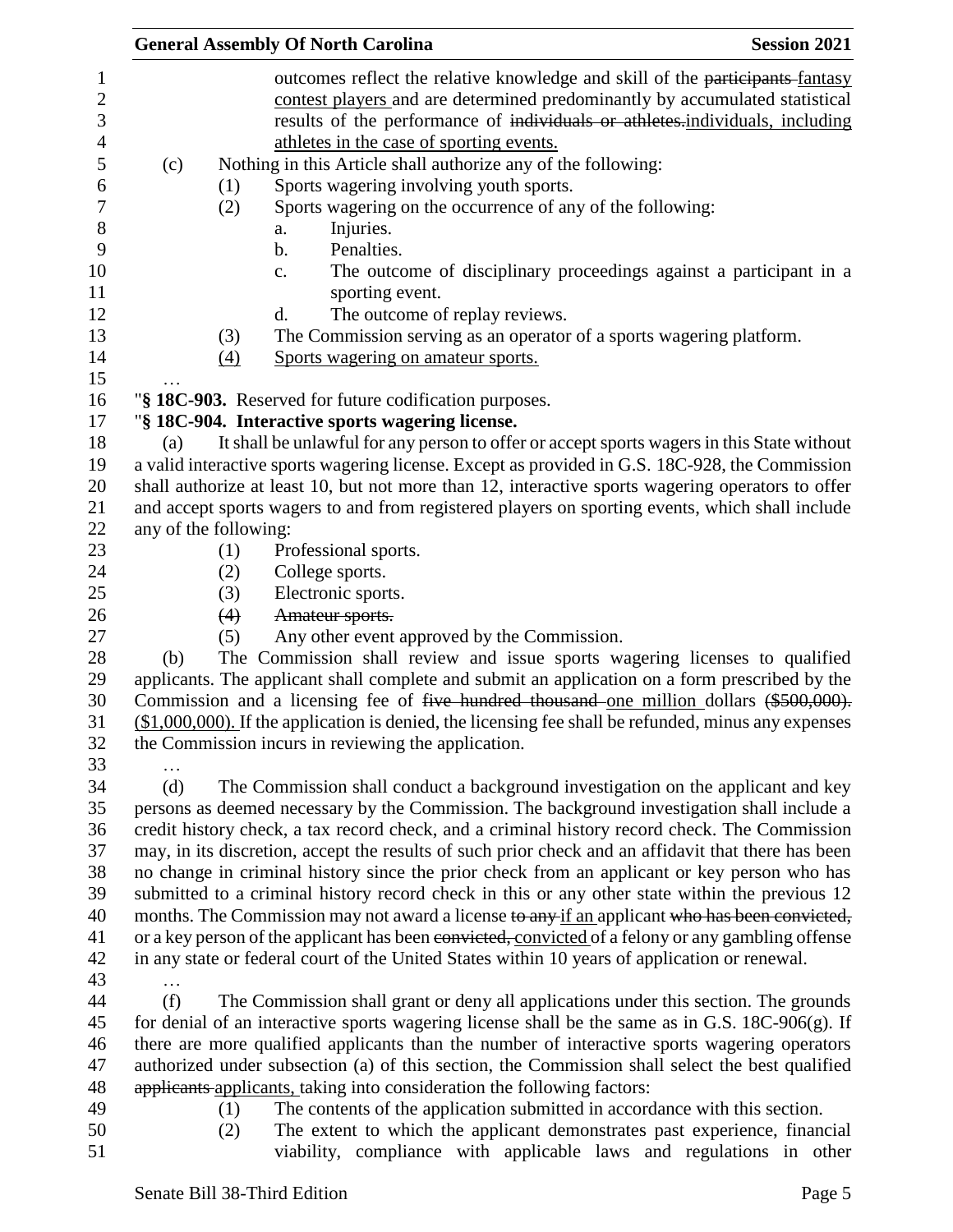| <b>General Assembly Of North Carolina</b>                                                                    |                                                                                                   |  |                                                          |                                                                                | <b>Session 2021</b> |
|--------------------------------------------------------------------------------------------------------------|---------------------------------------------------------------------------------------------------|--|----------------------------------------------------------|--------------------------------------------------------------------------------|---------------------|
|                                                                                                              |                                                                                                   |  |                                                          | jurisdictions, and success with sports wagering operations in other            |                     |
|                                                                                                              | jurisdictions.                                                                                    |  |                                                          |                                                                                |                     |
| (3)                                                                                                          |                                                                                                   |  |                                                          | The extent to which the applicant is able to meet the duties of an interactive |                     |
|                                                                                                              | sports wagering operator.                                                                         |  |                                                          |                                                                                |                     |
| (4)                                                                                                          |                                                                                                   |  |                                                          | The amount of adjusted gross wagering revenue and associated tax revenue       |                     |
|                                                                                                              | that an applicant is projected to generate.                                                       |  |                                                          |                                                                                |                     |
| (5)                                                                                                          | Any other factors the Commission deems relevant.                                                  |  |                                                          |                                                                                |                     |
| (g)                                                                                                          | A person holding a license to engage in sports wagering, on the basis of comparable               |  |                                                          |                                                                                |                     |
| licensing requirements issued to that person by a proper authority $\frac{by}{m}$ another state or territory |                                                                                                   |  |                                                          |                                                                                |                     |
| of the United States or the District of Columbia if that jurisdiction's requirements for licensure,          |                                                                                                   |  |                                                          |                                                                                |                     |
| certification, or registration are substantially equivalent to or exceed the requirements of this            |                                                                                                   |  |                                                          |                                                                                |                     |
|                                                                                                              | State, and who, in the opinion of the Commission otherwise meets the requirements of this Article |  |                                                          |                                                                                |                     |
| based upon verified evidence may, upon application, be licensed as an interactive sports wagering            |                                                                                                   |  |                                                          |                                                                                |                     |
| operator with or without further examination. examination, as determined by the Commission.                  |                                                                                                   |  |                                                          |                                                                                |                     |
| The Commission may also accept another jurisdiction's or approved third party's testing of the               |                                                                                                   |  |                                                          |                                                                                |                     |
| interactive sports wagering platform as evidence that the sports wagering platform meets any                 |                                                                                                   |  |                                                          |                                                                                |                     |
| requirements mandated by the Commission.                                                                     |                                                                                                   |  |                                                          |                                                                                |                     |
| (h)                                                                                                          | The Commission shall review and issue interactive sports wagering licenses to                     |  |                                                          |                                                                                |                     |
| qualified applicants within 60 days of receipt of a completed application. The Commission may                |                                                                                                   |  |                                                          |                                                                                |                     |
| extend the review period for an additional 30 days if the background check is outstanding. Any               |                                                                                                   |  |                                                          |                                                                                |                     |
| denial shall be in writing and state the grounds therefor.                                                   |                                                                                                   |  |                                                          |                                                                                |                     |
|                                                                                                              |                                                                                                   |  |                                                          |                                                                                |                     |
| (i)                                                                                                          | Each interactive sports wagering operator shall promptly report all criminal or                   |  |                                                          |                                                                                |                     |
| disciplinary proceedings commenced against that interactive sports wagering operator in                      |                                                                                                   |  |                                                          |                                                                                |                     |
| connection with its operations to the Commission. Each interactive sports wagering operator shall            |                                                                                                   |  |                                                          |                                                                                |                     |
| promptly report to the Commission all changes in key persons, and all new key persons shall                  |                                                                                                   |  |                                                          |                                                                                |                     |
| consent to a background check.                                                                               |                                                                                                   |  |                                                          |                                                                                |                     |
| (k)                                                                                                          | No interactive sports wagering operator license is assignable or transferable without             |  |                                                          |                                                                                |                     |
| approval of the Commission.                                                                                  |                                                                                                   |  |                                                          |                                                                                |                     |
|                                                                                                              | "§ 18C-905. Reserved for future codification purposes.                                            |  |                                                          |                                                                                |                     |
|                                                                                                              | "§ 18C-906. Applications for service provider licenses.                                           |  |                                                          |                                                                                |                     |
| .                                                                                                            |                                                                                                   |  |                                                          |                                                                                |                     |
| (b)                                                                                                          | The Commission shall review and issue service provider licenses to qualified                      |  |                                                          |                                                                                |                     |
| applicants within 60 days of receipt of a completed application. The Commission may extend the               |                                                                                                   |  |                                                          |                                                                                |                     |
| review period for an additional 30 days if the background check is outstanding. Any denial shall             |                                                                                                   |  |                                                          |                                                                                |                     |
| be in writing and state the grounds therefor. The applicant shall complete and submit an                     |                                                                                                   |  |                                                          |                                                                                |                     |
| application on a form prescribed by the Commission and a licensing fee of twenty-five-fifty                  |                                                                                                   |  |                                                          |                                                                                |                     |
| thousand dollars $(*25,000)$ . $(*50,000)$ .                                                                 |                                                                                                   |  |                                                          |                                                                                |                     |
| (c)                                                                                                          | The application shall set forth all of the following:                                             |  |                                                          |                                                                                |                     |
| (1)                                                                                                          |                                                                                                   |  |                                                          | The applicant's background in sports wagering or the covered service.          |                     |
| (2)                                                                                                          |                                                                                                   |  |                                                          | All experience with sports wagering or other wagering activities in other      |                     |
|                                                                                                              |                                                                                                   |  |                                                          | jurisdictions, including the applicant's history, reputation of integrity and  |                     |
|                                                                                                              |                                                                                                   |  |                                                          | compliance, and a list of all active and inactive licenses, certifications, or |                     |
|                                                                                                              | registrations and reasons for inactivity, if applicable.                                          |  |                                                          |                                                                                |                     |
| (3)                                                                                                          |                                                                                                   |  |                                                          | A written information security program, detailing information security         |                     |
|                                                                                                              |                                                                                                   |  |                                                          | governance and the designation of a chief security officer or equivalent.      |                     |
|                                                                                                              |                                                                                                   |  |                                                          |                                                                                |                     |
| (4)                                                                                                          |                                                                                                   |  |                                                          | Any personal information the Commission may deem necessary concerning          |                     |
|                                                                                                              | the applicant's key persons.                                                                      |  |                                                          |                                                                                |                     |
| (5)                                                                                                          |                                                                                                   |  | Any other information the Commission may deem necessary. |                                                                                |                     |
| (d)                                                                                                          | The Commission shall conduct a background investigation on the applicant and key                  |  |                                                          |                                                                                |                     |
|                                                                                                              | persons as deemed necessary by the Commission. The background investigation shall include a       |  |                                                          |                                                                                |                     |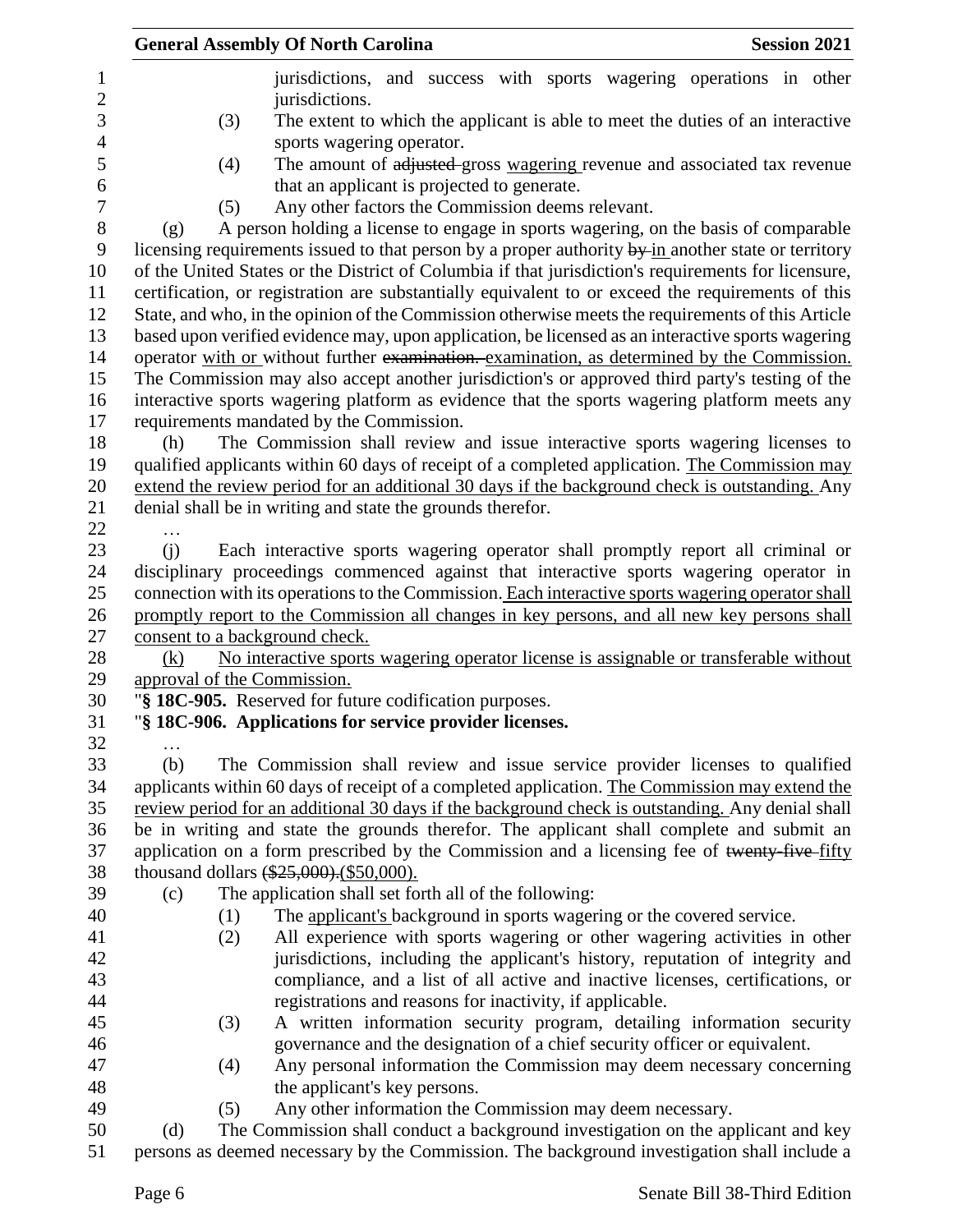#### **General Assembly Of North Carolina Session 2021**

 credit history check, a tax record check, and a criminal history record check. The Commission may, in its discretion, accept the results of such prior check and an affidavit that there has been no change in criminal history since the prior check from an applicant or key person who has submitted to a criminal history record check in this or any other state within the previous 12 5 months. The Commission may not award a license to any if the applicant who has been convicted, or a key person of the applicant has been convicted, convicted of a felony or any gambling offense in any state or federal court of the United States within 10 years of application or renewal. (e) An applicant and key person persons for licensure shall consent to a criminal history record check. Refusal to consent to a criminal history record check may constitute grounds for the Commission to deny licensure. (f) A person holding a service provider license or its equivalent, on the basis of comparable licensing requirements issued to that person by a proper authority by another state or territory of the United States or the District of Columbia if that jurisdiction's requirements for licensure, certification, or registration are substantially equivalent to or exceed the requirements of this State, and who, in the opinion of the Commission otherwise meets the requirements of this Article based upon verified evidence may, upon application, be licensed as a service provider with or without further examination.examination, as determined by the Commission. … (i) Each service provider shall promptly report all criminal or disciplinary proceedings commenced against that service provider in connection with its operations to the Commission. Each service provider shall promptly report all changes in key persons to the Commission, and all new key persons shall consent to a background check. (j) No service provider license is assignable or transferable without approval of the Commission. "**§ 18C-907. Sports wagering supplier license.** (a) The Commission may issue a sports wagering supplier license to a sports wagering 27 supplier. A person that is not licensed under this Article shall not sell, lease, distribute, offer, or otherwise provide services, goods, software, or other components necessary for the creation of betting markets and determining bet outcomes, directly or indirectly, to any license holder or applicant involved in the acceptance of bets, except that an interactive sports wagering operator shall not be required to obtain a separate sports wagering supplier license in order to act as a sports wagering supplier. A sports wagering supplier must be licensed under this section if providing sports wagering supplier services under a fixed-fee or revenue-sharing agreement. (b) On application by an interested person, At the request of an applicant for a sports wagering supplier license, the Commission may issue a provisional sports wagering supplier license to an applicant for a sports wagering supplier license. A provisional license issued under this subsection allows the applicant for the sports wagering supplier license to conduct business regarding the operation of sports wagering with a license holder or applicant before the sports 39 wagering supplier license is issued. the applicant so long as the applicant has submitted a completed application in accordance with this section. A provisional license issued under this subsection expires on the date provided by the Commission. … (d) The applicant shall complete and submit an application on a form prescribed by the 44 Commission and a licensing fee of <del>fifteen</del>-thirty thousand dollars (\$15,000). (\$30,000). In the application, the Commission shall require applicants to disclose the identity of all of the following: 47 (1) The applicant's principal owners who directly own  $f^2$  five ten percent  $(5\%)$ 48 (10%) or more of the applicant. (2) Each holding, intermediary, or parent company that directly owns fifteen percent (15%) or more of the applicant.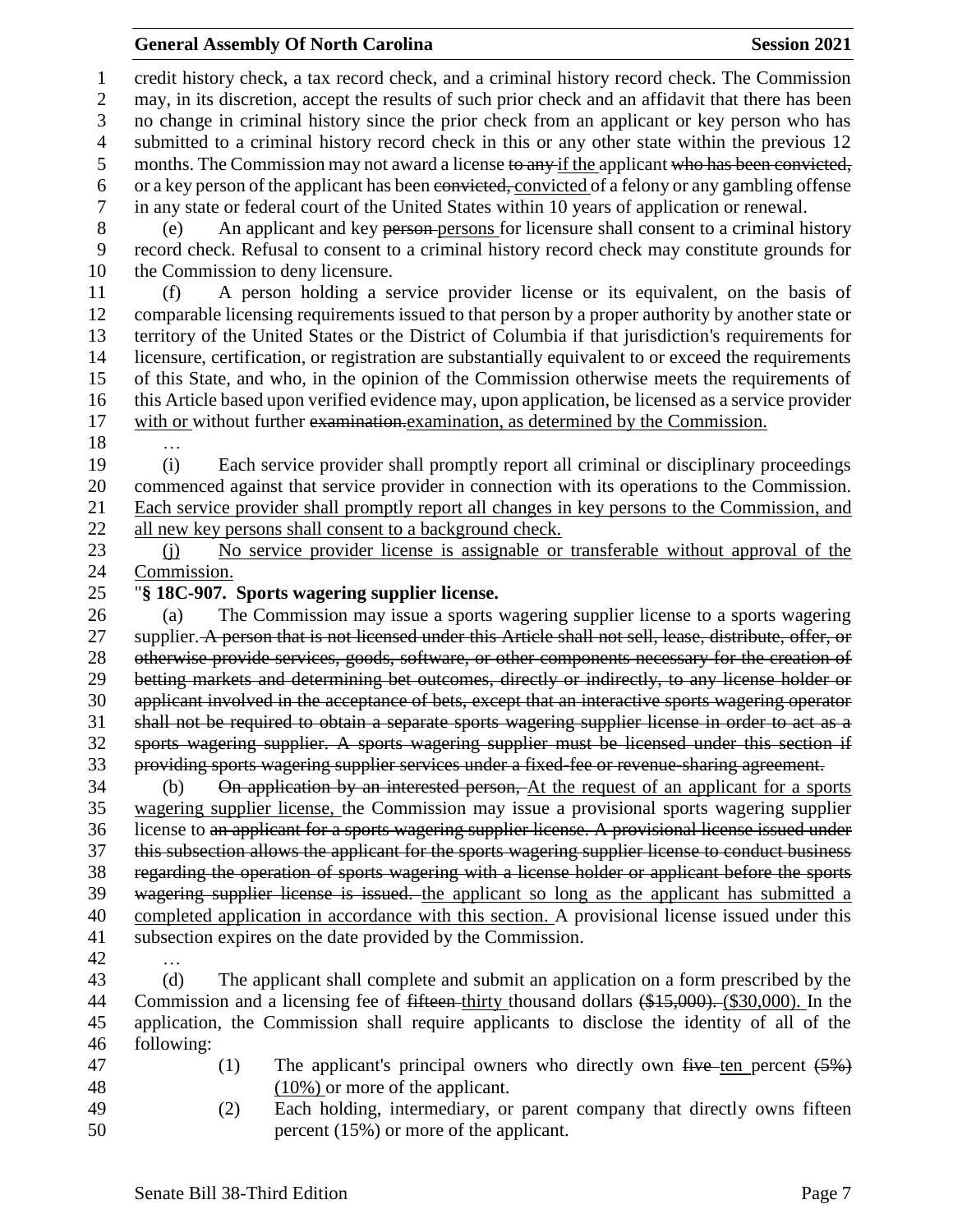|                | <b>General Assembly Of North Carolina</b>                                                            | <b>Session 2021</b> |
|----------------|------------------------------------------------------------------------------------------------------|---------------------|
| 1              | (3)<br>The applicant's board appointed CEO and CFO.CFO, or the equivalent as                         |                     |
| $\overline{c}$ | determined by the Commission.                                                                        |                     |
| 3              | Any other information the Commission may deem necessary.<br>(4)                                      |                     |
| $\overline{4}$ | The Commission shall conduct a background investigation on the applicant and key<br>(d1)             |                     |
| $\mathfrak s$  | persons as deemed necessary by the Commission. The background investigation shall include a          |                     |
| 6              | credit history check, a tax record check, and a criminal history record check. The Commission        |                     |
| 7              | may, in its discretion, accept the results of such prior check and an affidavit that there has been  |                     |
| $8\,$          | no change in criminal history since the prior check from an applicant or key person who has          |                     |
| 9              | submitted to a criminal history record check in this or any other state within the previous 12       |                     |
| 10             | months. The Commission may not award a license if the applicant or a key person of the applicant     |                     |
| 11             | has been convicted of a felony or any gambling offense in any state or federal court of the United   |                     |
|                |                                                                                                      |                     |
| 12             | States within 10 years of application or renewal. An applicant and key persons for licensure shall   |                     |
| 13             | consent to a criminal history record check. Refusal to consent to a criminal history record check    |                     |
| 14             | may constitute grounds for the Commission to deny licensure.                                         |                     |
| 15             | The Commission shall review and issue licenses to qualified applicants within 60 days<br>(d2)        |                     |
| 16             | of receipt of a completed application. The Commission may extend the review period for an            |                     |
| 17             | additional 30 days if the background check is outstanding.                                           |                     |
| 18             | In disclosing the principal owners of the applicant, the following shall apply:<br>(e)               |                     |
| 19             | Governmental created entities, including statutory authorized pension<br>(1)                         |                     |
| 20             | investment boards and Canadian Crown corporations, that are direct or indirect                       |                     |
| 21             | shareholders of an applicant shall be waived in the applicant's disclosure of                        |                     |
| 22             | ownership and control as determined by the Commission.                                               |                     |
| 23             | Investment funds or entities registered with the Securities and Exchange<br>(2)                      |                     |
| 24             | Commission, whether as including Investment Advisors or otherwise, as well                           |                     |
| 25             | as the and entities under the management of such entities registered with the                        |                     |
| 26             | Securities and Exchange Commission, that are direct or indirect shareholders                         |                     |
| 27             | of the applicant, shall be waived from any information disclosure requests in                        |                     |
| 28             | connection to the license application in the applicant's disclosure of ownership                     |                     |
| 29             | and control as determined by the Commission.                                                         |                     |
| 30             | Nothing in this Article shall require a person holding $a - A$ sports wagering supplier<br>(f)       |                     |
| 31             | license or a temporary provisional sports wagering supplier license be subject to, or required to    |                     |
| 32             | obtain, any additional license shall be sufficient to offer the sports wagering services under this  |                     |
| 33             | section.Article.                                                                                     |                     |
| 34             | A person holding a sports wagering supplier license or its equivalent, on the basis of<br>(g)        |                     |
| 35             | comparable licensing requirements issued to that person by a proper authority by another state or    |                     |
| 36             | territory of the United States or the District of Columbia if that jurisdiction's requirements for   |                     |
| 37             | licensure, certification, or registration are substantially equivalent to or exceed the requirements |                     |
| 38             | of this State, and who, in the opinion of the Commission otherwise meets the requirements of         |                     |
| 39             | this Article based upon verified evidence may, upon application, be licensed as a service provider   |                     |
| 40             | with or without further examination, as determined by the Commission.                                |                     |
| 41             | No sports wagering supplier license is assignable or transferable without approval of<br>(h)         |                     |
| 42             | the Commission.                                                                                      |                     |
| 43             | "§ 18C-908. Renewals of licenses.                                                                    |                     |
| 44             | Any license issued pursuant to this Article shall be valid for five years.<br>(a)                    |                     |
| 45             | At least 60 days prior to the expiration of a license, the license holder shall submit a<br>(b)      |                     |
| 46             | renewal application, on a form prescribed by the Commission, including a renewal fee as follows:     |                     |
| 47             | of one hundred thousand One million dollars (\$100,000) (\$1,000,000) for an<br>(1)                  |                     |
| 48             | interactive sports wagering license, license.                                                        |                     |
| 49             | ten-Fifty thousand dollars (\$10,000) (\$50,000) for a service provider license,<br>(2)              |                     |
| 50             | license.                                                                                             |                     |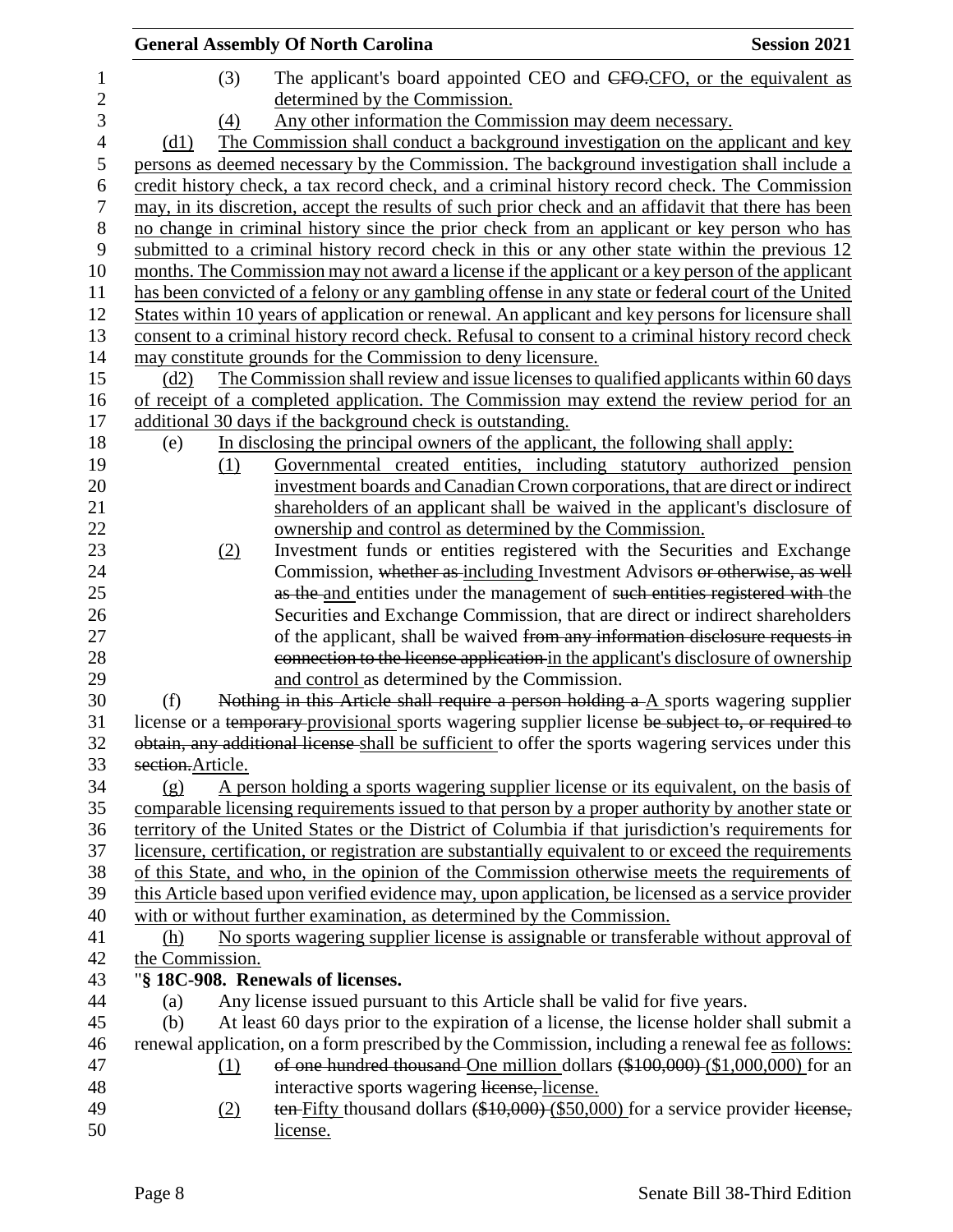|          |     | <b>General Assembly Of North Carolina</b>                                      | <b>Session 2021</b>                                                                                                                                                                                                                                                                                                       |
|----------|-----|--------------------------------------------------------------------------------|---------------------------------------------------------------------------------------------------------------------------------------------------------------------------------------------------------------------------------------------------------------------------------------------------------------------------|
|          | (3) | supplier license.                                                              | and five-Thirty thousand dollars $(*5,000)$ (\$30,000) for a sports wagering                                                                                                                                                                                                                                              |
| (c)      |     |                                                                                | The Commission may revoke or deny a license renewal for any of the following                                                                                                                                                                                                                                              |
| reasons: |     |                                                                                |                                                                                                                                                                                                                                                                                                                           |
|          | (1) |                                                                                | The same grounds that would constitute denial of an initial application under                                                                                                                                                                                                                                             |
|          |     | G.S. $18C-906(g)$ .                                                            |                                                                                                                                                                                                                                                                                                                           |
|          | (2) | A violation of this Article.                                                   |                                                                                                                                                                                                                                                                                                                           |
|          | (3) |                                                                                | With respect to interactive sports wagering operators, the Commission finds<br>good cause to believe approval of another applicant would better meet the<br>objectives of this Article in generating revenue for the State, protecting the<br>public interest, and otherwise satisfying the criteria for issuance, and no |
|          |     | additional licenses are to be available under G.S. 18C-904(a).                 |                                                                                                                                                                                                                                                                                                                           |
|          | (4) | the General Statutes.                                                          | Failure to pay the privilege tax imposed under Article 2E of Chapter 105 of                                                                                                                                                                                                                                               |
| (d)      |     |                                                                                | With respect to interactive sports wagering operators, the Commission may deny a                                                                                                                                                                                                                                          |
|          |     |                                                                                | license renewal if the Commission finds good cause to believe approval of another applicant                                                                                                                                                                                                                               |
|          |     |                                                                                | would better meet the objectives of this Article in generating revenue for the State, protecting the                                                                                                                                                                                                                      |
|          |     |                                                                                | public interest, and otherwise satisfying the criteria for issuance, and no additional licenses are                                                                                                                                                                                                                       |
|          |     | to be available under G.S. 18C-904(a).                                         |                                                                                                                                                                                                                                                                                                                           |
|          |     | "§ 18C-909. Use of proceeds.                                                   |                                                                                                                                                                                                                                                                                                                           |
| (a)      |     |                                                                                | The Commission shall use the funds remitted to it pursuant to G.S. 105-113.128 and                                                                                                                                                                                                                                        |
|          |     |                                                                                | any proceeds from license fees collected under this Article to cover expenses in administering                                                                                                                                                                                                                            |
|          |     |                                                                                | this Article. Any proceeds remaining at the end of each fiscal year after payment of expenses of                                                                                                                                                                                                                          |
|          |     | the Commission pursuant to this section shall be remitted to the General Fund. |                                                                                                                                                                                                                                                                                                                           |
| (b)      |     | Expenses of the Commission shall include all items listed in G.S. 18C-163.     |                                                                                                                                                                                                                                                                                                                           |
|          |     | "§ 18C-910. Duties of interactive sports wagering operators.licensees.         |                                                                                                                                                                                                                                                                                                                           |
|          |     |                                                                                |                                                                                                                                                                                                                                                                                                                           |
| (c)      |     |                                                                                | The interactive sports wagering operator shall disclose the records described in                                                                                                                                                                                                                                          |
|          |     | G.S. 18C-910(b) subsection (b) of this section to the Commission upon request. |                                                                                                                                                                                                                                                                                                                           |
| (d)      |     |                                                                                | If a sports governing body has notified the Commission that real-time information                                                                                                                                                                                                                                         |
|          |     |                                                                                | sharing for sports wagers placed on its sporting events is necessary, interactive sports wagering                                                                                                                                                                                                                         |
|          |     |                                                                                | operators shall share with that sports governing body or its designee in real time, at the account<br>level, anonymized information regarding a wagerer, registered player, amount and type of sports                                                                                                                     |
|          |     |                                                                                | wager, the time the sports wager was placed, the location of the wager, registered player at the                                                                                                                                                                                                                          |
|          |     |                                                                                | time the sports wager was placed, and the IP address if applicable, outcome of the sports wager,                                                                                                                                                                                                                          |
|          |     |                                                                                | and records of abnormal sports wagering activity. For purposes of this subsection, real time                                                                                                                                                                                                                              |
|          |     |                                                                                | means on a commercially reasonable periodic interval, but in any event, not less than once every                                                                                                                                                                                                                          |
|          |     |                                                                                | 72 hours. A sports governing body receiving any information pursuant to this subsection shall                                                                                                                                                                                                                             |
|          |     |                                                                                | use the information for the purpose of integrity monitoring only and not for any commercial                                                                                                                                                                                                                               |
| purpose. |     |                                                                                |                                                                                                                                                                                                                                                                                                                           |
| (e)      |     |                                                                                | In advertising its sports wagering platform, the interactive sports wagering operator                                                                                                                                                                                                                                     |
|          |     | shall ensure that its advertisements meet all of the following:                |                                                                                                                                                                                                                                                                                                                           |
|          | (1) | It does not target persons under the age of 21.                                |                                                                                                                                                                                                                                                                                                                           |
|          | (2) | It discloses the identity of the interactive sports wagering operator.         |                                                                                                                                                                                                                                                                                                                           |
|          | (3) |                                                                                | It provides information about or links to resources related to gambling                                                                                                                                                                                                                                                   |
|          |     | addiction and prevention.                                                      |                                                                                                                                                                                                                                                                                                                           |
|          | (4) | It is not misleading to a reasonable person.                                   |                                                                                                                                                                                                                                                                                                                           |
| (f)      |     |                                                                                | Interactive sports wagering operators Licensees shall conduct background checks on                                                                                                                                                                                                                                        |
|          |     |                                                                                | newly hired employees. The Each licensed interactive sports wagering operator and service                                                                                                                                                                                                                                 |
|          |     |                                                                                | provider shall also conduct a single background check on employees as of the date of licensure.                                                                                                                                                                                                                           |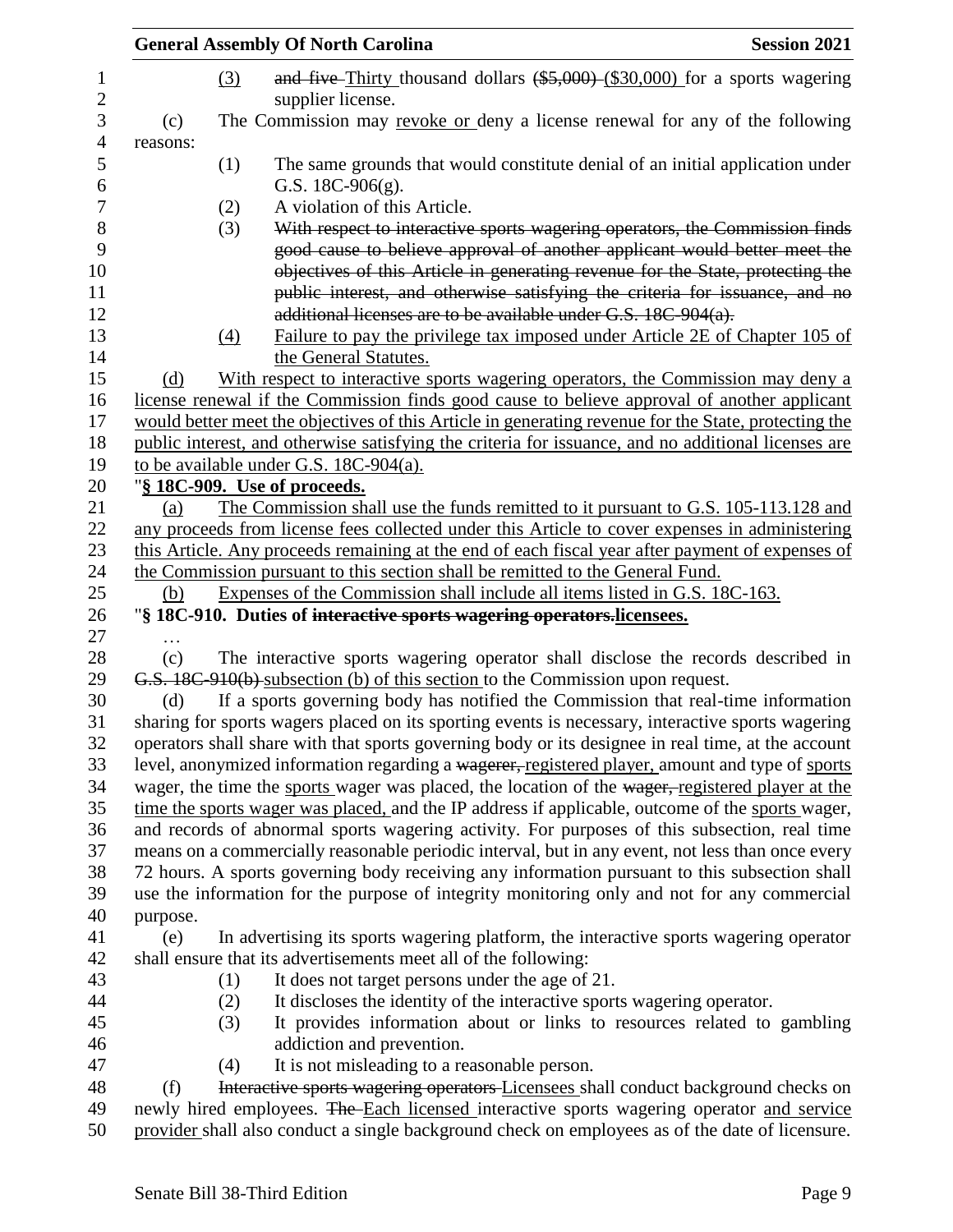|                   | <b>General Assembly Of North Carolina</b>                                                                                                                                           | <b>Session 2021</b> |
|-------------------|-------------------------------------------------------------------------------------------------------------------------------------------------------------------------------------|---------------------|
|                   | Background checks shall search for criminal history and any charges or convictions involving<br>corruption or manipulation of sporting events and association with organized crime. |                     |
| (g)               | Interactive sports wagering operators and service providers shall employ                                                                                                            |                     |
|                   | commercially reasonable methods to maintain the security of wagering data, registered player                                                                                        |                     |
|                   |                                                                                                                                                                                     |                     |
|                   | and other customer data, and any other confidential information, including information provided                                                                                     |                     |
|                   | by a sports governing body, from unauthorized access and dissemination. Nothing in this                                                                                             |                     |
|                   | subsection shall preclude the use of internet or cloud-based hosting of such data and information                                                                                   |                     |
|                   | or disclosure as required by State or federal law or a court order.                                                                                                                 |                     |
| (h)               | Each interactive sports wagering operator shall provide a daily summary of all sports                                                                                               |                     |
|                   | wagering activity, detailing all transactions processed through each wagering system, provided                                                                                      |                     |
|                   | in a format established by the Commission at the close of each business day.                                                                                                        |                     |
|                   | "§ 18C-911. Reserved for future codification purposes.                                                                                                                              |                     |
|                   | "§ 18C-912. Establishment of interactive accounts.                                                                                                                                  |                     |
|                   | "§ 18C-913. Reserved for future codification purposes.                                                                                                                              |                     |
|                   | "§ 18C-914. Integrity of competition and prohibited events.                                                                                                                         |                     |
| .                 |                                                                                                                                                                                     |                     |
| (e)               | Within 60 days of the Commission notifying each interactive sports wagering                                                                                                         |                     |
|                   | operator of such a sports governing body notification to the Commission, or such longer period                                                                                      |                     |
|                   | as may be agreed between the sports governing body and the applicable interactive sports                                                                                            |                     |
|                   | wagering operator, interactive sports wagering operators shall use only official league data to                                                                                     |                     |
|                   | determine the results of tier two sports wagers on sporting events of that sports governing body,                                                                                   |                     |
|                   | unless any of the following apply:                                                                                                                                                  |                     |
| (1)               | The sports governing body or its designee cannot provide a feed of official                                                                                                         |                     |
|                   | league data to determine the results of a particular type of tier two sports                                                                                                        |                     |
|                   | wager, in which case interactive sports wagering operators are not required to                                                                                                      |                     |
|                   | use official league data for determining the results of the applicable tier two                                                                                                     |                     |
|                   | sports wager until such time as such a data feed becomes available from the                                                                                                         |                     |
|                   | sports governing body on commercially reasonable terms and conditions.                                                                                                              |                     |
| (2)               | An interactive sports wagering operator can demonstrate to the Commission                                                                                                           |                     |
|                   | that the sports governing body or its designee will not provide a feed of official                                                                                                  |                     |
|                   | league data to the interactive sports wagering operator on commercially                                                                                                             |                     |
|                   | reasonable terms and conditions.                                                                                                                                                    |                     |
| (3)               | The sports governing body or its designee of the sports governing body does                                                                                                         |                     |
|                   | not obtain a supplier license from the Commission to provide official league                                                                                                        |                     |
|                   | data to interactive sports wagering operators to determine the results of tier                                                                                                      |                     |
|                   | two sports wagers, if and to the extent required by law.                                                                                                                            |                     |
|                   |                                                                                                                                                                                     |                     |
|                   | "§ 18C-915. Reserved for future codification purposes.                                                                                                                              |                     |
|                   | "§ 18C-916. Civil penalties; suspension and revocation of licenses.                                                                                                                 |                     |
|                   |                                                                                                                                                                                     |                     |
|                   | "§ 18C-917. Reserved for future codification purposes.                                                                                                                              |                     |
|                   | "§ 18C-918. Criminal penalties.                                                                                                                                                     |                     |
|                   |                                                                                                                                                                                     |                     |
| "§ 18C-920. Tax.  | "§ 18C-919. Reserved for future codification purposes.                                                                                                                              |                     |
| $\left( a\right)$ | There shall be imposed a tax of eight percent $(8\%)$ on the adjusted gross revenue of                                                                                              |                     |
|                   | each interactive sports wagering operator. The tax imposed pursuant to this section is due                                                                                          |                     |
|                   | monthly to the Commission and shall be remitted on or before the twentieth day of the next                                                                                          |                     |
|                   | succeeding calendar month. If the interactive sports wagering operator's accounting practices                                                                                       |                     |
|                   | necessitate corrections to a previously remitted tax, the interactive sports wagering operator shall                                                                                |                     |
|                   |                                                                                                                                                                                     |                     |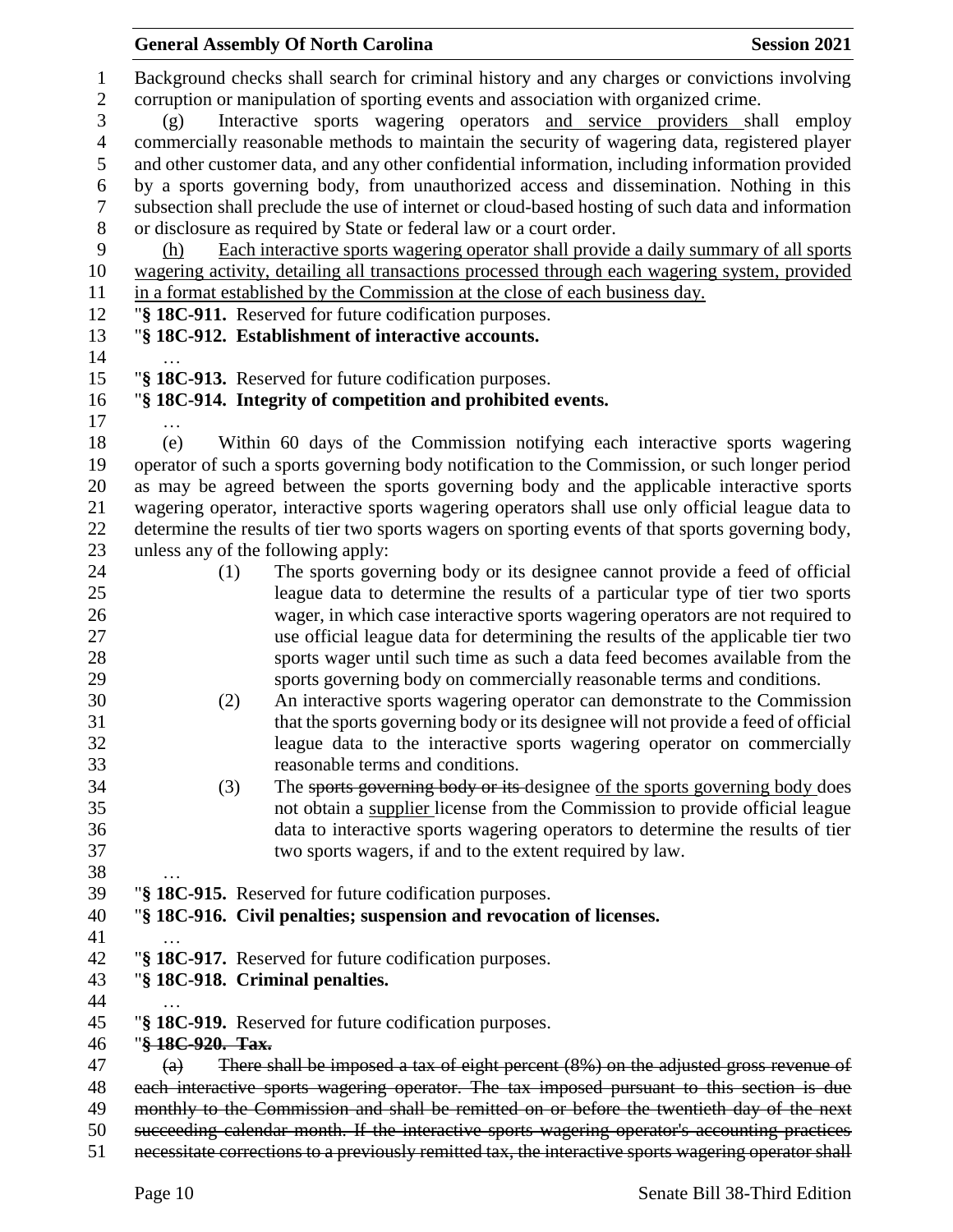|                | <b>General Assembly Of North Carolina</b>                                                                  | <b>Session 2021</b> |
|----------------|------------------------------------------------------------------------------------------------------------|---------------------|
| I              | document such corrections when the interactive sports wagering operator pays the following                 |                     |
| $\overline{c}$ | month's taxes.                                                                                             |                     |
| 3              | If the interactive sports wagering operator's adjusted gross revenue for a month is a<br>$\Theta$          |                     |
| 4              | negative number, the interactive sports wagering operator may carry over the negative amount               |                     |
| 5              | to a remission required under subsection (a) of this section within 12 months and deduct such              |                     |
| 6              | amount from its tax liability for that month.                                                              |                     |
| 7              | After reimbursement of expenses in implementing its responsibilities under this<br>$\left(\epsilon\right)$ |                     |
| 8              | Article and payments as provided in subsection (d) of this section, the Commission shall remit             |                     |
| 9              | all tax payments collected pursuant to this section and all license fees collected pursuant to this        |                     |
| 10             | Article to the Department of Revenue. The Commission shall document all expenses for which                 |                     |
| 11             | deduction from the payments owed is asserted, which documentation shall be subject to audit by             |                     |
| 12             | the State.                                                                                                 |                     |
| 13             | The Commission shall remit fifty percent $(50%)$ of the tax collected in subsection $(a)$<br>(d)           |                     |
| 14             | of this section to the North Carolina Major Events, Games, and Attractions Fund established                |                     |
| 15             | under G.S. 143B-437.112.                                                                                   |                     |
| 16             | Interactive sports wagering operators shall not be subjected to an excise tax, license<br>(e)              |                     |
| 17             | tax, permit tax, privilege tax, amusement tax, or occupation tax that is imposed upon the                  |                     |
| 18             | interactive sports wagering operator by the State or any political subdivision thereof, except as          |                     |
| 19             | provided in this Article.                                                                                  |                     |
| 20             | The Commission shall provide all of the following to the Department of Revenue:<br>$\bigoplus$             |                     |
| 21             | A monthly report that includes a complete statement of sports wagering<br>$\leftrightarrow$                |                     |
| 22             | revenues and expenses for the previous month.                                                              |                     |
| 23             | A complete statement of sports wagering revenues and expenses, along with<br>(2)                           |                     |
| 24<br>25       | any recommendations for changes to this Article for the fiscal year, within 30                             |                     |
| 26             | days of the end of that fiscal year. A copy shall also be provided to the State<br>Controller.             |                     |
| 27             | "§ 18C-921. Expenses of Lottery.                                                                           |                     |
| 28             | Expenses of the Commission shall include all items listed in G.S. 18C-163. The Commission                  |                     |
| 29             | shall also transfer from the amounts collected under this Article one million dollars (\$1,000,000)        |                     |
| 30             | annually to the Department of Health and Human Services for gambling addiction education and               |                     |
| 31             | treatment programs in addition to the amount transferred under G.S. $18C-163(a)(3)$ .                      |                     |
| 32             | "§ 18C-922. Voluntary exclusion program.                                                                   |                     |
| 33             | Any-The Commission shall establish a voluntary exclusion program for any<br>(a)                            |                     |
| 34             | individual shall be able to voluntarily exclude themselves from placing sports wagers through a            |                     |
| 35             | voluntary exclusion program established by the Commission. wagers. Interactive sports wagering             |                     |
| 36             | operators shall use reasonable means to comply with the exclusion of individuals participating in          |                     |
| 37             | the voluntary exclusion program by the Commission.                                                         |                     |
| 38             | The Commission shall adopt rules to establish the voluntary exclusion program,<br>(b)                      |                     |
| 39             | which shall comply with all of the following:                                                              |                     |
| 40             | Verification of the individual's request to be placed in the voluntary exclusion<br>(1)                    |                     |
| 41             | program, and for how long, up to and including that individual's lifetime.                                 |                     |
| 42             | How information regarding which individuals are in the voluntary exclusion<br>(2)                          |                     |
| 43             | program is to be disseminated to the interactive sports wagering operators.                                |                     |
| 44             | How an individual in the voluntary exclusion program may petition the<br>(3)                               |                     |
| 45             | Commission for removal from the voluntary exclusion program.                                               |                     |
| 46             | The means by which the interactive sports wagering operators and their agents<br>(4)                       |                     |
| 47             | shall make all reasonable efforts to cease direct marketing efforts to                                     |                     |
| 48             | individuals participating in the voluntary exclusion program.                                              |                     |
| 49             | The means by which the Commission shall make available to all interactive<br>(5)                           |                     |
| 50             | sports wagering operators and their agents the names of the individuals                                    |                     |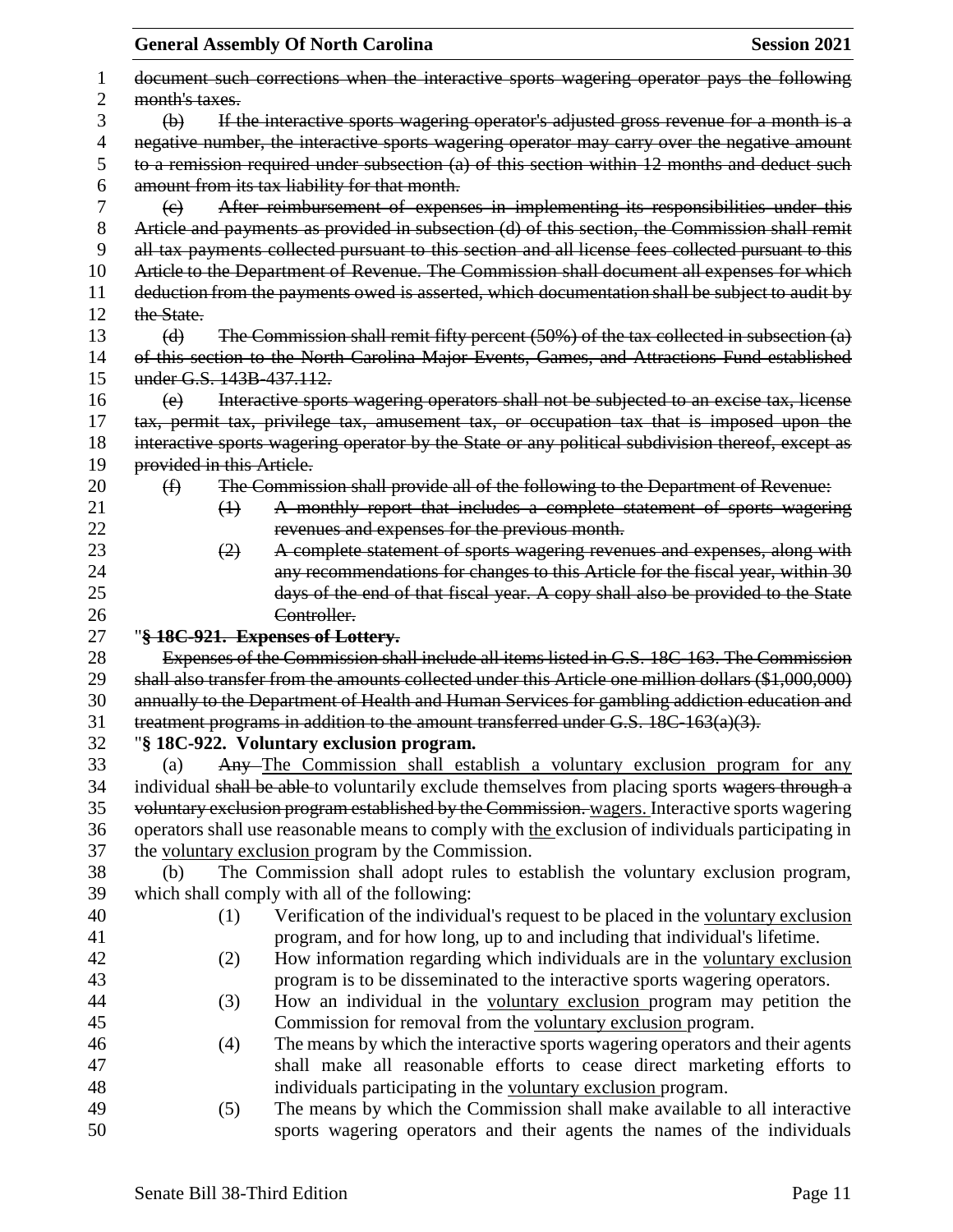|                   | <b>General Assembly Of North Carolina</b><br><b>Session 2021</b>                                       |
|-------------------|--------------------------------------------------------------------------------------------------------|
| 1<br>$\mathbf{2}$ | participating the voluntary exclusion program, which shall be at least<br>quarterly.                   |
| 3                 | Participation in the voluntary exclusion program shall not preclude an interactive<br>(c)              |
| 4                 | sports wagering operator and its agents from seeking the payment of a debt accrued by the              |
| 5                 | individual prior to participating in the voluntary exclusion program.                                  |
| 6                 | The voluntary exclusion program shall be exempt from Chapter 132 of the General<br>(d)                 |
| 7                 | Statutes and shall be treated as confidential by each interactive sports wagering operator.            |
| 8                 | "§ 18C-923. Reserved for future codification purposes.                                                 |
| 9                 | "§ 18C-924. Risk management.                                                                           |
| 10                |                                                                                                        |
| 11                | "§ 18C-925. Reserved for future codification purposes.                                                 |
| 12                | "§ 18C-926. Places of public accommodation.                                                            |
| 13                | The owner or operator of a sports facility may establish places Permanent places of<br>(a)             |
| 14                | public accommodation for the purpose of accessing a sports wagering platform through mobile            |
| 15                | devices, computer terminals, or similar access devices, the registered player's interactive account,   |
| 16                | either directly or with assistance from a person. Each owner or operator of a sports facility shall    |
| 17                | be limited to one place of public accommodation described under subdivision (2) of subsection          |
| 18                | (b) of this section person, may be associated with each sports facility.                               |
| 19                | Places Permanent places of public accommodation allowed permitted under this<br>(b)                    |
| 20                | section shall be located as follows:                                                                   |
| 21                | On the property containing of the sports facility.<br>(1)                                              |
| 22                | On-No more than one place of public accommodation may be on other<br>(2)                               |
| 23                | property owned or controlled by the owner or operator of the sports facility or                        |
| 24                | an affiliated entity of the owner or operator of the sports facility that is located                   |
| 25                | within a one-half mile radius of the sports facility a sports facility defined in                      |
| 26                | G.S. 18C-901(15)a. or G.S. 18C-901(15)c.                                                               |
| 27                | No more than one place of public accommodation may be on other property<br>(3)                         |
| 28                | owned or controlled by the owner or operator of the sports facility that is                            |
| 29<br>30          | located within a one and one-half mile radius of a sports facility defined in<br>G.S. $18C-901(15)b$ . |
| 31                | Nothing in this section shall be construed to exempt a place of public accommodation<br>(c)            |
| 32                | from the provisions of any other law that may be enforceable. A place of public accommodation          |
| 33                | may be either a permanent establishment or a temporary establishment associated with a specific        |
| 34                | sporting event of a series of sporting events.                                                         |
| 35                | All sports wagers made at a place of public accommodation shall be placed via an<br>(d)                |
| 36                | interactive account as described in G.S. 18C-912. Mobile devices, computer terminals, similar          |
| 37                | devices, and cashiers used to operate the place of public accommodation shall have the ability to      |
| 38                | accept and distribute cash and cash equivalents equivalents and distribute cash or cash                |
| 39                | equivalents; however, only a cashier may distribute something of monetary value to the registered      |
| 40                | player at a place of public accommodation. All cashiers that accept or distribute cash or cash         |
| 41                | equivalents shall be an employee of an interactive sports wagering operator.                           |
| 42                | A public accommodation under this section may be advertised by the owner or<br>(e)                     |
| 43                | operator of the sports facility.                                                                       |
| 44                | Notwithstanding subsections (a) through (c) of this section, no more than one place<br>(f)             |
| 45                | of public accommodation may be temporarily established during a professional golf tournament           |
| 46                | as described in G.S. 18C-901(15)b. The temporary place of public accommodation need not                |
| 47                | comply with local ordinances under Chapter 160D of the General Statutes but shall not operate          |
| 48                | more than five days prior to the professional golf tournament or five days after the professional      |
| 49                | golf tournament.                                                                                       |
| 50                | "§ 18C-927. Reserved for future codification purposes.                                                 |
| 51                | "§ 18C-928. Indian gaming; compliance with federal law.                                                |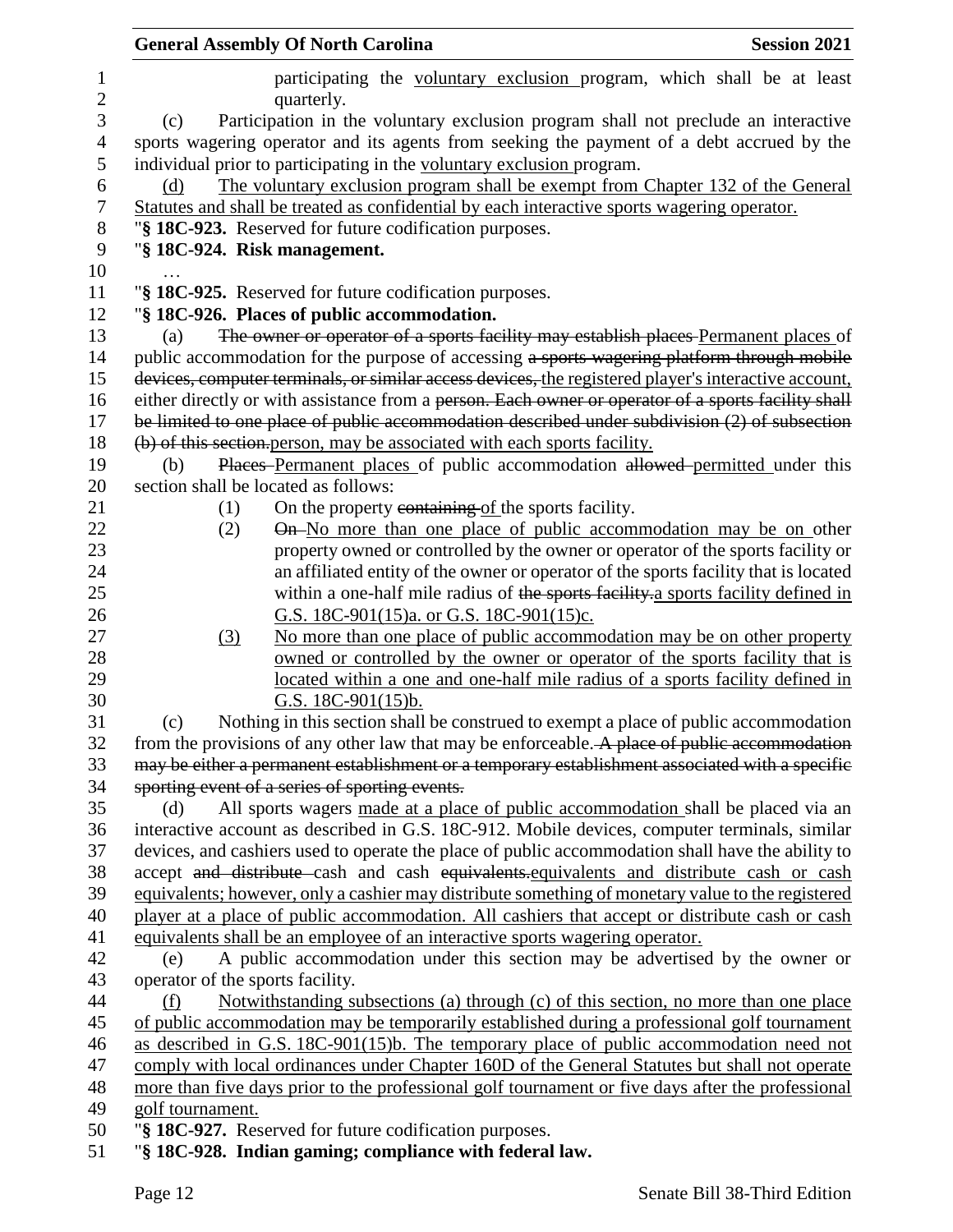|                |                                                                                                                                                                                     |                                                                                               |                | <b>General Assembly Of North Carolina</b>                                                            | <b>Session 2021</b> |  |  |  |
|----------------|-------------------------------------------------------------------------------------------------------------------------------------------------------------------------------------|-----------------------------------------------------------------------------------------------|----------------|------------------------------------------------------------------------------------------------------|---------------------|--|--|--|
| $\mathbf{1}$   | (a)                                                                                                                                                                                 |                                                                                               |                | All sports wagering authorized under this Article shall be initiated, received, and                  |                     |  |  |  |
| $\mathbf{2}$   | otherwise made within this State unless otherwise determined by the Commission in accordance                                                                                        |                                                                                               |                |                                                                                                      |                     |  |  |  |
| 3              | with applicable federal and State laws. Consistent with the intent of the United States Congress                                                                                    |                                                                                               |                |                                                                                                      |                     |  |  |  |
| $\overline{4}$ |                                                                                                                                                                                     | as articulated in the Unlawful Internet Gambling Enforcement Act of 2006 (31 U.S.C. § 5361 et |                |                                                                                                      |                     |  |  |  |
|                |                                                                                                                                                                                     |                                                                                               |                |                                                                                                      |                     |  |  |  |
| 5              |                                                                                                                                                                                     |                                                                                               |                | seq.), the intermediate routing of electronic data relating to intrastate sports wagering authorized |                     |  |  |  |
| 6              |                                                                                                                                                                                     |                                                                                               |                | under this Article shall not determine the location or locations in which such sports wagers are     |                     |  |  |  |
| $\tau$         |                                                                                                                                                                                     |                                                                                               |                | initiated, received, or otherwise made.initiated and received.                                       |                     |  |  |  |
| $8\,$          | (b)                                                                                                                                                                                 |                                                                                               |                | All activities authorized by this Article shall be deemed to be conducted solely under               |                     |  |  |  |
| 9              |                                                                                                                                                                                     |                                                                                               |                | the authority of this Article and not under the federal Indian Gaming Regulatory Act, 25 U.S.C.      |                     |  |  |  |
| 10             | $\S 2701$ et seq.                                                                                                                                                                   |                                                                                               |                |                                                                                                      |                     |  |  |  |
| 11             | (c)                                                                                                                                                                                 |                                                                                               |                | A Without application under G.S. 18C-904, a tribal gaming enterprise shall be                        |                     |  |  |  |
| 12             |                                                                                                                                                                                     |                                                                                               |                | deemed a licensed interactive sports wagering operator upon the occurrence of all of the             |                     |  |  |  |
| 13             | following:                                                                                                                                                                          |                                                                                               |                |                                                                                                      |                     |  |  |  |
| 14             |                                                                                                                                                                                     | (1)                                                                                           |                | Submission of a completed application to the Commission.                                             |                     |  |  |  |
| 15             |                                                                                                                                                                                     | (2)                                                                                           |                | Payment to the Commission of any application and renewal fees as provided                            |                     |  |  |  |
| 16             |                                                                                                                                                                                     |                                                                                               |                | in this Article.                                                                                     |                     |  |  |  |
| 17             |                                                                                                                                                                                     | (3)                                                                                           |                | Agreement by the tribal gaming enterprise, in a form as prescribed by the                            |                     |  |  |  |
| 18             |                                                                                                                                                                                     |                                                                                               |                | Commission:                                                                                          |                     |  |  |  |
| 19             |                                                                                                                                                                                     |                                                                                               | a.             | To adhere to the requirements of this Article and to the regulations                                 |                     |  |  |  |
| 20             |                                                                                                                                                                                     |                                                                                               |                | adopted by the Commission with respect to interactive sports                                         |                     |  |  |  |
| 21             |                                                                                                                                                                                     |                                                                                               |                | wagering.                                                                                            |                     |  |  |  |
| 22             |                                                                                                                                                                                     |                                                                                               | b.             | To submit to the Commission's enforcement of this Article and any                                    |                     |  |  |  |
| 23             |                                                                                                                                                                                     |                                                                                               |                | implementing of the rules, including waiver of any applicable tribal                                 |                     |  |  |  |
| 24             |                                                                                                                                                                                     |                                                                                               |                | sovereign immunity for the sole and limited purpose of such                                          |                     |  |  |  |
| 25             |                                                                                                                                                                                     |                                                                                               |                | enforcement.                                                                                         |                     |  |  |  |
| 26             |                                                                                                                                                                                     |                                                                                               | $\mathbf{c}$ . | To collect and pay all taxes imposed by this Article. Article 2E of                                  |                     |  |  |  |
| 27             |                                                                                                                                                                                     |                                                                                               |                | Chapter 105 of the General Statutes.                                                                 |                     |  |  |  |
| 28             |                                                                                                                                                                                     |                                                                                               | d.             | To not offer or conduct any interactive gambling other than the                                      |                     |  |  |  |
| 29             |                                                                                                                                                                                     |                                                                                               |                | interactive sports wagering authorized by this Article unless                                        |                     |  |  |  |
| 30             |                                                                                                                                                                                     |                                                                                               |                | specifically otherwise authorized by law.                                                            |                     |  |  |  |
| 31             |                                                                                                                                                                                     |                                                                                               | e.             | To locate any server or other information technology equipment                                       |                     |  |  |  |
| 32             |                                                                                                                                                                                     |                                                                                               |                | directly related to the placing of sports wagers that is used by the tribal                          |                     |  |  |  |
| 33             |                                                                                                                                                                                     |                                                                                               |                | gaming enterprise and its agents to accept interactive sports wagering                               |                     |  |  |  |
| 34             |                                                                                                                                                                                     |                                                                                               |                | authorized by this Article on land that is not Indian lands and which,                               |                     |  |  |  |
| 35             |                                                                                                                                                                                     |                                                                                               |                | upon request, shall be accessible by the Commission, Department of                                   |                     |  |  |  |
| 36             |                                                                                                                                                                                     |                                                                                               |                | Revenue, and State law enforcement. The location of all other                                        |                     |  |  |  |
| 37             |                                                                                                                                                                                     |                                                                                               |                | technology and servers used by a tribal gaming enterprise in                                         |                     |  |  |  |
| 38             |                                                                                                                                                                                     |                                                                                               |                | connection with sports wagering authorized by this act shall be                                      |                     |  |  |  |
| 39             |                                                                                                                                                                                     |                                                                                               |                | approved by the Commission.                                                                          |                     |  |  |  |
| 40             | $\ldots$ "                                                                                                                                                                          |                                                                                               |                |                                                                                                      |                     |  |  |  |
| 41             |                                                                                                                                                                                     |                                                                                               |                | <b>SECTION 2.(a)</b> If Senate Bill 688, 2021 Regular Session, becomes law, the lead-in              |                     |  |  |  |
| 42             |                                                                                                                                                                                     |                                                                                               |                | language to Section 2 of that act reads as rewritten:                                                |                     |  |  |  |
| 43             |                                                                                                                                                                                     |                                                                                               |                | "SECTION 2. Article 10B-Article 10 of Chapter 143B of the General Statutes is amended                |                     |  |  |  |
| 44             | by adding a Part to read:"                                                                                                                                                          |                                                                                               |                |                                                                                                      |                     |  |  |  |
| 45             | <b>SECTION 2.(b)</b> If Senate Bill 688, 2021 Regular Session, becomes law,                                                                                                         |                                                                                               |                |                                                                                                      |                     |  |  |  |
| 46             | G.S. 143B-437.112(b), as enacted by that act, reads as rewritten:                                                                                                                   |                                                                                               |                |                                                                                                      |                     |  |  |  |
| 47             | Effective July 1 of each calendar year, the funds remitted to the Fund by the Secretary<br>" $(b)$                                                                                  |                                                                                               |                |                                                                                                      |                     |  |  |  |
| 48             | of Revenue from the privilege tax on sports wagering pursuant to G.S. 105-113.128 are<br>appropriated for this purpose. In addition to the amounts remitted to the Fund pursuant to |                                                                                               |                |                                                                                                      |                     |  |  |  |
| 49             |                                                                                                                                                                                     |                                                                                               |                |                                                                                                      |                     |  |  |  |
| 50             | G.S. 18C-920(d), G.S. 105-113.128, the General Assembly shall determine any additional                                                                                              |                                                                                               |                |                                                                                                      |                     |  |  |  |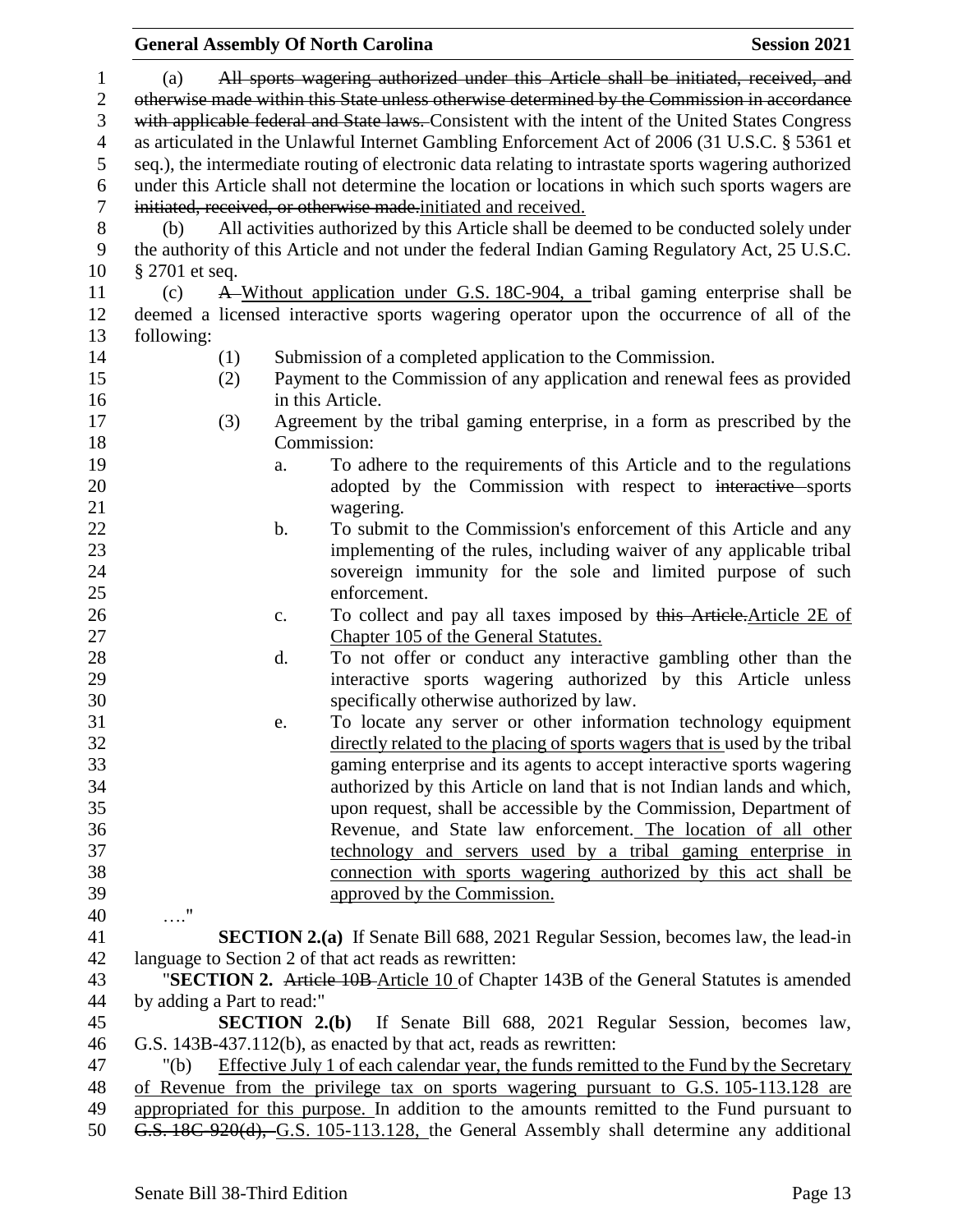| <b>General Assembly Of North Carolina</b> |                                                                                       | <b>Session 2021</b> |
|-------------------------------------------|---------------------------------------------------------------------------------------|---------------------|
|                                           | amount appropriated to the Fund. Agreements entered under this section are subject to |                     |
| appropriations."                          |                                                                                       |                     |
|                                           | <b>SECTION 2.(c)</b> If Senate Bill 688, 2021 Regular Session, becomes law,           |                     |
|                                           | G.S. $143B-437.111(4)$ , as enacted by that act, reads as rewritten:                  |                     |
| "(4)                                      | Major event. - An entertainment, musical, political, sporting, or theatrical          |                     |
|                                           | event that satisfies the following conditions:                                        |                     |
| a.                                        | The event is held either of the following:                                            |                     |
|                                           | Held at a sports facility or is an facility.                                          |                     |
|                                           | 2.<br>An event sponsored by the National Association for Stock Car                    |                     |
|                                           | Auto Racing, the Ladies Professional Golf Association, the                            |                     |
|                                           | Professional Golfers' Association of America, the PGA Tour,                           |                     |
|                                           | or the United States Golf Association.                                                |                     |
| b.                                        | The event is not held more often than annually.                                       |                     |
| c.                                        | The location of the event is determined by a site selection organization              |                     |

- 15 through a competitive process. d. The site selection organization considered multiple sites located outside of the State for the event.
- e. The site selection organization selected a site within this State as the 19 sole location for the event."

 **SECTION 3.(a)** If Senate Bill 688, 2021 Regular Session, becomes law, G.S. 18C-114(a)(8), as amended by that act, reads as rewritten:

 "(8) To charge a fee of potential contractors, of lottery contractors, of lottery retailers, and of interactive sports wagering operators licensees and potential licensees under Article 9 of this Chapter to not exceed the cost of the criminal record check of the potential contractors and lottery contractors."

 **SECTION 3.(b)** If Senate Bill 688, 2021 Regular Session, becomes law, G.S. 18C-120(b)(2), as amended by that act, reads as rewritten:

 "(2) To conduct a background investigation, including a criminal history record check, of applicants for employment with the Commission, interactive sports **wagering operators** licensees under Article 9 of this Chapter, lottery contractors, lottery retailers, and lottery potential contractors, which may include a search of the State and National Repositories of Criminal Histories based on the fingerprints of applicants."

 **SECTION 3.(c)** If Senate Bill 688, 2021 Regular Session, becomes law, G.S. 143B-947, as amended by that act, reads as rewritten:

## "**§ 143B-947. Criminal record checks for the North Carolina State Lottery Commission and its Director.**

 The Department of Public Safety may provide to the North Carolina State Lottery Commission and to its Director from the State and National Repositories of Criminal Histories the criminal history of any prospective employee of the Commission, any potential contractor, 41 and any licensee or prospective interactive sports wagering operator or service provider licensee 42 under Article 9 of Chapter 18C of the General Statutes. The North Carolina State Lottery Commission or its Director shall provide to the Department of Public Safety, along with the 44 request, the fingerprints of the prospective employee of the Commission, or of the potential 45 eontractor, individual, a form signed by the prospective employee of the Commission, or of the potential contractor individual consenting to the criminal record check and use of fingerprints and other identifying information required by the State and National Repositories, and any additional information required by the Department of Public Safety. The fingerprints of the 49 prospective employee of the Commission, or potential contractor, or potential interactive sports wagering operator, individual shall be forwarded to the State Bureau of Investigation for a search of the State's criminal history record file, and the State Bureau of Investigation shall forward a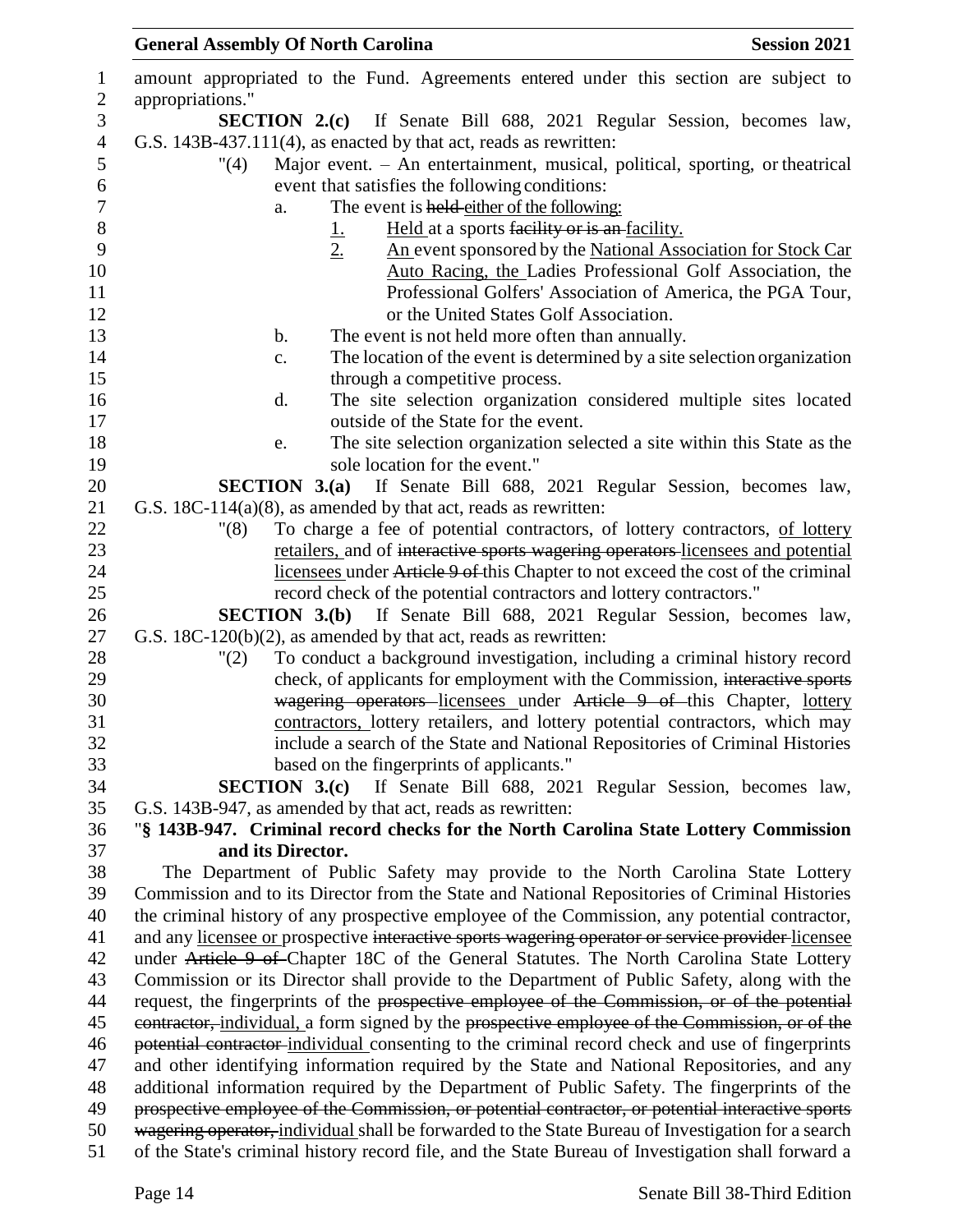#### **General Assembly Of North Carolina Session 2021**

 set of fingerprints to the Federal Bureau of Investigation for a national criminal history record check. The North Carolina State Lottery Commission and its Director shall remit any fingerprint information retained by the Commission to alcohol law enforcement agents appointed under Article 5 of Chapter 18B of the General Statutes and shall keep all information obtained pursuant to this section confidential. The Department of Public Safety shall charge a reasonable fee only for conducting the checks of the criminal history records authorized by this section." **SECTION 4.** If Senate Bill 688, 2021 Regular Session, becomes law, Sections 5 and 6 of that act read as rewritten: "**SECTION 5.** The Commission shall establish guidance to parties regulated by the provisions of Article 9 of Chapter 18C of the General Statutes, as enacted by this act. Such guidance shall address the application of Article 9 of Chapter 18C of the General Statutes, as enacted by this act, to electronic sports with due consideration to the key role of game publishers as creators of the underlying video game. The Commission may accept and issue applications for licensure in accordance with Article 9 of Chapter 18C of the General Statutes, as enacted by this 15 act, in order that licensees may begin operations on January 1, 2022. January 1, 2023. If more than 12 completed applications are received, the Commission in its discretion shall select and 17 notify, no later than December 1, 2021, notify the qualified applicants it determines will best serve the public interest in maximizing revenue to the State, while preserving the integrity of sports wagering and ensuring accountability and preserving the public trust in licensed sports 20 wagering activities. No license issued by the Commission shall become effective prior to January 21 1, 2022, but prior to January 1, 2022, notified licensees may establish structure and operations to begin sports wagering on January 1, 2022.January 1, 2023. "**SECTION 6.** Sections 1 through 4 of this act become effective January 1, 2022. January 1, 2023. Except as otherwise provided, this act is effective when it becomes law." **SECTION 5.(a)** If Senate Bill 688, 2021 Regular Session, becomes law, Chapter 105 of the General Statutes is amended by adding a new Article to read: "Article 2E. "Privilege Tax on Interactive Sports Wagering Operators. "**§ 105-113.125. Definitions.** The definitions of G.S. 18C-901 apply to this Article. "**§ 105-113.126. Privilege tax on interactive sports wagering operators.** 32 (a) Tax. – A privilege tax at the rate of fourteen percent  $(14%)$  is imposed on an interactive sports wagering operator for the privilege of doing business in this State. The tax is imposed on the value of the privilege conferred upon the interactive sports wagering operator by the State by the granting of a license under Article 9 of Chapter 18C of the General Statutes. (b) Determination of Value. – The value of the privilege conferred upon the interactive sports wagering operator is the gross wagering revenue of the operator as adjusted under this subsection. No income, revenue, or expenses of the interactive sports wagering operator other than those specified in this subsection are used to determine the value of the privilege conferred upon the operator. The value of the privilege conferred upon the interactive sports wagering operator is the gross wagering revenue less the following expenses: (1) All cash or cash equivalents paid out as winnings to registered players. (2) The costs paid by an interactive sports wagering operator for any personal property distributed to a registered player as a result of a sports wager. (3) The cash value of any bonuses or promotional credits provided to registered players that are then returned to an interactive sports wagering operator in the form of a deposit or wager as follows: a. Until January 1, 2025, without limitation. b. On or after January 1, 2025, through December 31, 2025, not to exceed two and one-half percent (2.5%) of gross wagering revenue.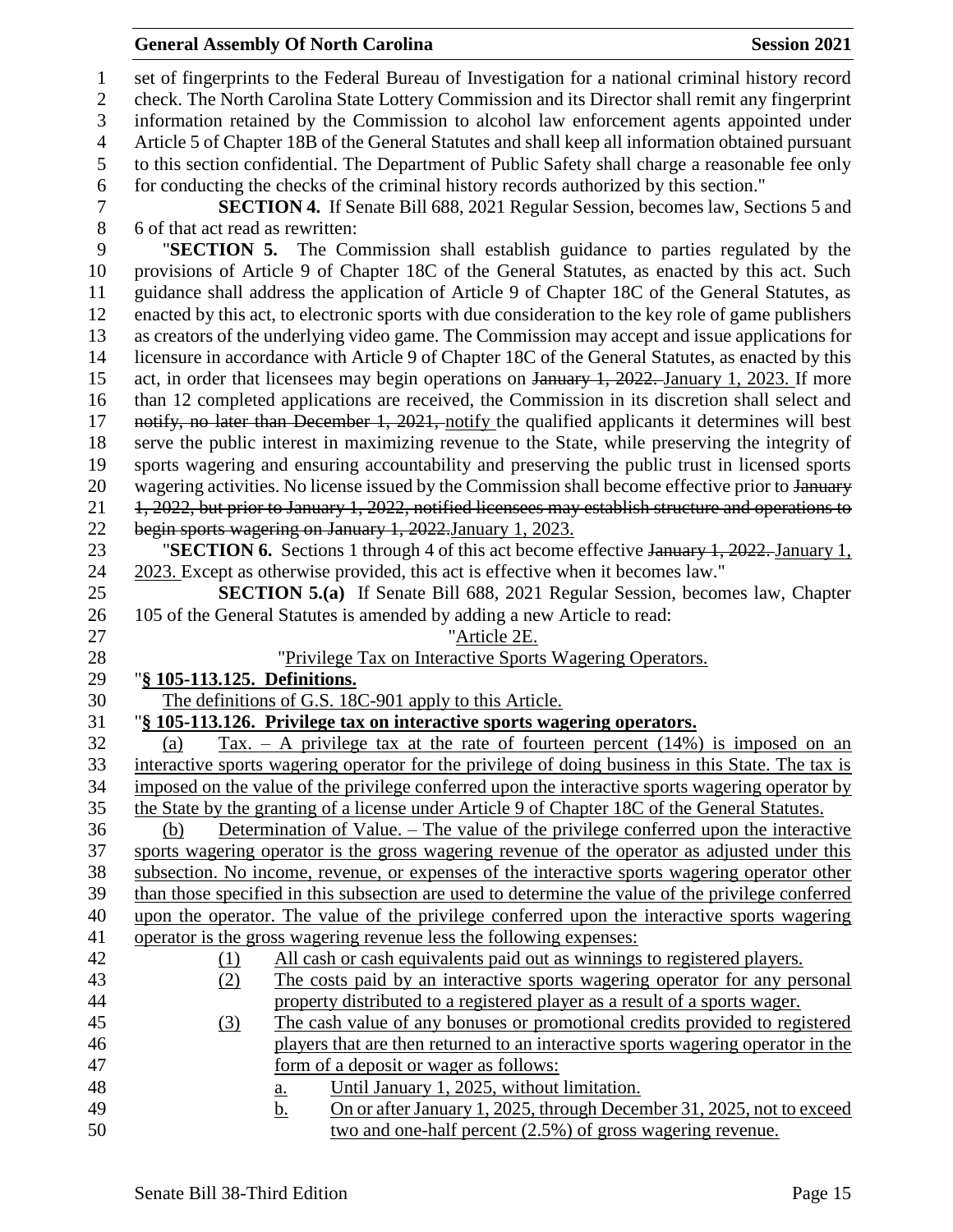| <b>General Assembly Of North Carolina</b> |                   |                                         | <b>Session 2021</b>                                              |                                                                                                       |
|-------------------------------------------|-------------------|-----------------------------------------|------------------------------------------------------------------|-------------------------------------------------------------------------------------------------------|
|                                           | $\underline{c}$ . |                                         |                                                                  | On or after January 1, 2026, through December 31, 2026, not to exceed                                 |
|                                           |                   |                                         |                                                                  | two and one-quarter percent (2.25%) of gross wagering revenue.                                        |
|                                           | <u>d.</u>         |                                         |                                                                  | On or after January 1, 2027, through December 31, 2027, not to exceed                                 |
|                                           |                   |                                         | <u>two percent <math>(2\%)</math> of gross wagering revenue.</u> |                                                                                                       |
|                                           | <u>e.</u>         |                                         | On or after January 1, 2028, not allowed.                        |                                                                                                       |
|                                           | (4)               |                                         |                                                                  | Actual uncollectible receivables from registered players, not to exceed four                          |
|                                           |                   |                                         | percent (4%) of gross wagering revenue.                          |                                                                                                       |
|                                           | (5)               |                                         |                                                                  | Excise tax payments on sports wagers included in gross wagering revenue                               |
|                                           |                   |                                         | remitted to the federal government.                              |                                                                                                       |
| (c)                                       |                   |                                         |                                                                  | <u>Return. – Taxes levied by this Article are due when a return is required to be filed.</u>          |
|                                           |                   |                                         |                                                                  | The return is due on a monthly basis. A monthly return is due by the twentieth day of the month       |
|                                           |                   |                                         |                                                                  | following the calendar month covered by the return. A return is filed on a form prescribed by the     |
| Secretary.                                |                   |                                         |                                                                  |                                                                                                       |
| (d)                                       |                   |                                         |                                                                  | Records. – A person who is required to file a return under this Article must keep a                   |
|                                           |                   |                                         |                                                                  | record of all documents used to determine information the person provides in a return. These          |
|                                           |                   |                                         |                                                                  | records shall be open at all times for inspection by the Secretary or an authorized representative    |
|                                           |                   |                                         |                                                                  | of the Secretary and shall be kept for the applicable period of statute of limitations as set forth   |
|                                           |                   | under G.S. 105-241.6 or G.S. 105-241.8. |                                                                  |                                                                                                       |
| (e)                                       |                   |                                         |                                                                  | <u>Refund. – An interactive sports wagering operator is allowed a refund of the tax paid</u>          |
|                                           |                   |                                         |                                                                  | under this section on a sports wager that has been refunded to the registered player. The Secretary   |
|                                           |                   |                                         |                                                                  | shall prescribe the manner in which a taxpayer may request a refund under this subsection, which      |
|                                           |                   |                                         |                                                                  | may include allowing a credit for the amount refunded on a subsequent monthly return required         |
| under this section.                       |                   |                                         |                                                                  |                                                                                                       |
|                                           |                   |                                         | "§ 105-113.127. Bond or irrevocable letter of credit.            |                                                                                                       |
|                                           |                   |                                         |                                                                  | The Secretary may require an interactive sports wagering operator to furnish a bond in an             |
|                                           |                   |                                         |                                                                  | amount that adequately protects the State from an interactive sports wagering operator's failure      |
|                                           |                   |                                         |                                                                  | to pay taxes due under this Article. A bond must be conditioned on compliance with this Article,      |
|                                           |                   |                                         |                                                                  | payable to the State, and in the form required by the Secretary. The amount of the bond is two        |
|                                           |                   |                                         |                                                                  | times the interactive sports wagering operator's expected monthly tax liability under this Article,   |
|                                           |                   |                                         |                                                                  | as determined by the Secretary, provided the amount of the bond may not be less than fifty            |
|                                           |                   |                                         |                                                                  | thousand dollars $(\$50,000)$ and may not be more than two million dollars $(\$2,000,000)$ . The      |
|                                           |                   |                                         |                                                                  | Secretary should periodically review the sufficiency of bonds required of interactive sports          |
|                                           |                   |                                         |                                                                  |                                                                                                       |
|                                           |                   |                                         |                                                                  | wagering operators and increase the amount of a required bond when the amount of the bond             |
|                                           |                   |                                         |                                                                  | furnished no longer covers the anticipated tax liability of the interactive sports wagering operator  |
|                                           |                   |                                         |                                                                  | and decrease the amount when the Secretary determines that a smaller bond amount will                 |
|                                           |                   | adequately protect the State from loss. |                                                                  |                                                                                                       |
|                                           |                   |                                         |                                                                  | For purposes of this section, an interactive sports wagering operator may substitute an               |
|                                           |                   |                                         |                                                                  | irrevocable letter of credit for the secured bond required by this section. The letter of credit must |
|                                           |                   |                                         |                                                                  | be issued by a commercial bank acceptable to the Secretary and available to the State as a            |
|                                           |                   |                                         |                                                                  | beneficiary. The letter of credit must be in a form acceptable to the Secretary, conditioned upon     |
|                                           |                   |                                         |                                                                  | compliance with this Article, and in the amounts stipulated in this section.                          |
|                                           |                   | "§ 105-113.128. Use of tax proceeds.    |                                                                  |                                                                                                       |
|                                           |                   |                                         |                                                                  | The Secretary shall distribute the taxes collected under this Article, less the allowance to the      |
|                                           |                   |                                         |                                                                  | Department of Revenue and reimbursement to the Lottery Commission for administrative                  |
|                                           |                   |                                         |                                                                  | expenses, in accordance with this section. The Secretary may retain the cost of collection by the     |
|                                           |                   |                                         |                                                                  | Department, not to exceed five hundred thousand dollars (\$500,000) a year, as reimbursement to       |
|                                           |                   |                                         |                                                                  | the Department. The Lottery Commission shall, no later than 20 days after the end of the month,       |
|                                           |                   |                                         |                                                                  | notify the Department of its expenses from administering the provisions of Article 9 of Chapter       |
|                                           |                   |                                         |                                                                  | 18C of the General Statutes from the previous month. The Department shall reimburse the               |
|                                           |                   |                                         |                                                                  | Lottery Commission from the tax revenues collected under this Article no later than the end of        |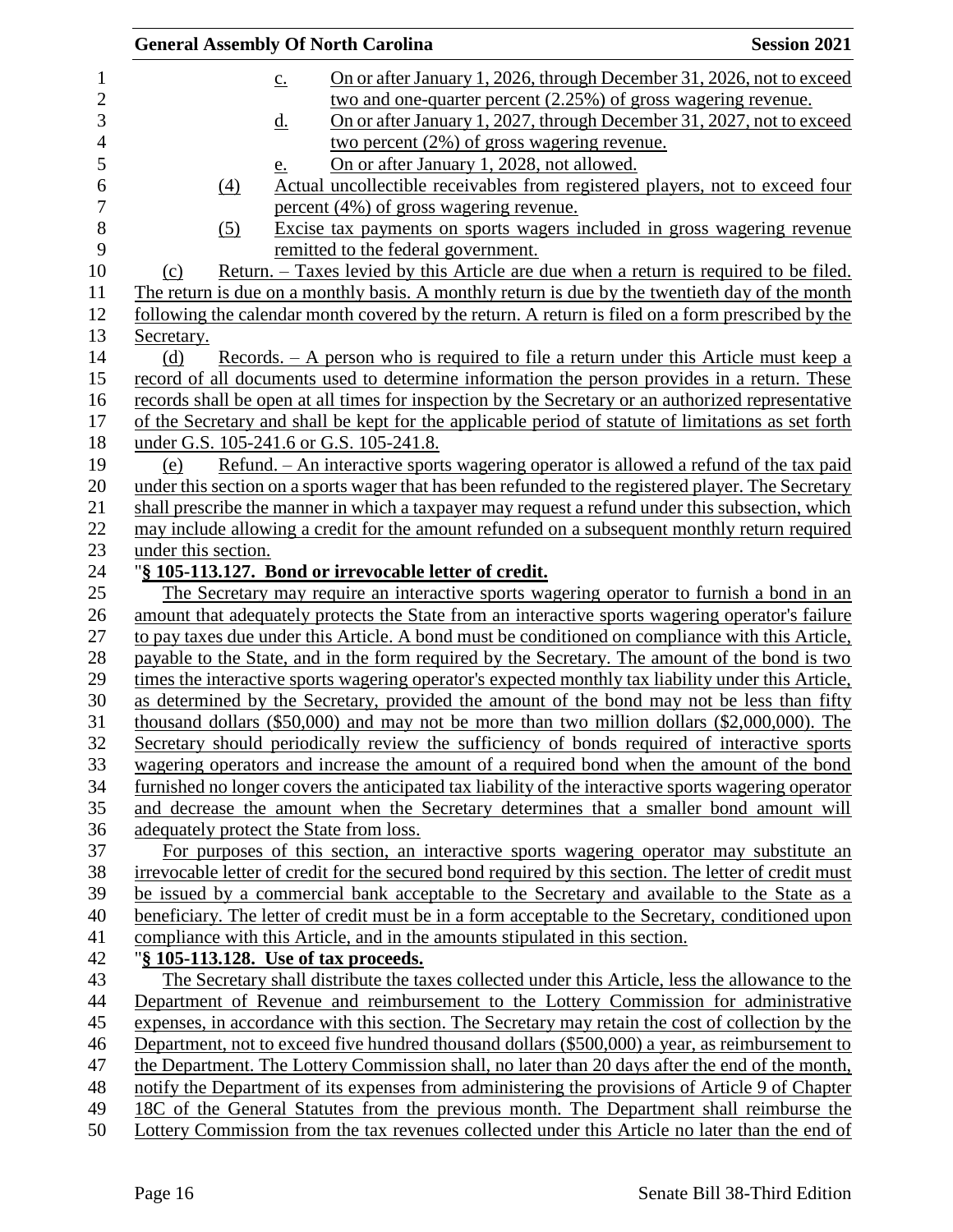|                      | <b>Session 2021</b>                                                                                                                                                                                                                                                                                                                                                                                                                                                                                                                                                                                                                                                                                                                                                                                                                                                                                                                                                                                                                                                                                                                                                                                                                                                                                                                                                                                                                                                                                                                                                                                                                                                                                                                                                                                                                                                                                                                                                                                                                                                                                                                                                                                                                                                                                                                                                                                                                                                                                                                                                                                                                                                                                                                                                                                                                                                                                                                                                                                                                                                                                                                                                                                                                                                                                                                               |
|----------------------|---------------------------------------------------------------------------------------------------------------------------------------------------------------------------------------------------------------------------------------------------------------------------------------------------------------------------------------------------------------------------------------------------------------------------------------------------------------------------------------------------------------------------------------------------------------------------------------------------------------------------------------------------------------------------------------------------------------------------------------------------------------------------------------------------------------------------------------------------------------------------------------------------------------------------------------------------------------------------------------------------------------------------------------------------------------------------------------------------------------------------------------------------------------------------------------------------------------------------------------------------------------------------------------------------------------------------------------------------------------------------------------------------------------------------------------------------------------------------------------------------------------------------------------------------------------------------------------------------------------------------------------------------------------------------------------------------------------------------------------------------------------------------------------------------------------------------------------------------------------------------------------------------------------------------------------------------------------------------------------------------------------------------------------------------------------------------------------------------------------------------------------------------------------------------------------------------------------------------------------------------------------------------------------------------------------------------------------------------------------------------------------------------------------------------------------------------------------------------------------------------------------------------------------------------------------------------------------------------------------------------------------------------------------------------------------------------------------------------------------------------------------------------------------------------------------------------------------------------------------------------------------------------------------------------------------------------------------------------------------------------------------------------------------------------------------------------------------------------------------------------------------------------------------------------------------------------------------------------------------------------------------------------------------------------------------------------------------------------|
|                      |                                                                                                                                                                                                                                                                                                                                                                                                                                                                                                                                                                                                                                                                                                                                                                                                                                                                                                                                                                                                                                                                                                                                                                                                                                                                                                                                                                                                                                                                                                                                                                                                                                                                                                                                                                                                                                                                                                                                                                                                                                                                                                                                                                                                                                                                                                                                                                                                                                                                                                                                                                                                                                                                                                                                                                                                                                                                                                                                                                                                                                                                                                                                                                                                                                                                                                                                                   |
|                      |                                                                                                                                                                                                                                                                                                                                                                                                                                                                                                                                                                                                                                                                                                                                                                                                                                                                                                                                                                                                                                                                                                                                                                                                                                                                                                                                                                                                                                                                                                                                                                                                                                                                                                                                                                                                                                                                                                                                                                                                                                                                                                                                                                                                                                                                                                                                                                                                                                                                                                                                                                                                                                                                                                                                                                                                                                                                                                                                                                                                                                                                                                                                                                                                                                                                                                                                                   |
|                      |                                                                                                                                                                                                                                                                                                                                                                                                                                                                                                                                                                                                                                                                                                                                                                                                                                                                                                                                                                                                                                                                                                                                                                                                                                                                                                                                                                                                                                                                                                                                                                                                                                                                                                                                                                                                                                                                                                                                                                                                                                                                                                                                                                                                                                                                                                                                                                                                                                                                                                                                                                                                                                                                                                                                                                                                                                                                                                                                                                                                                                                                                                                                                                                                                                                                                                                                                   |
|                      |                                                                                                                                                                                                                                                                                                                                                                                                                                                                                                                                                                                                                                                                                                                                                                                                                                                                                                                                                                                                                                                                                                                                                                                                                                                                                                                                                                                                                                                                                                                                                                                                                                                                                                                                                                                                                                                                                                                                                                                                                                                                                                                                                                                                                                                                                                                                                                                                                                                                                                                                                                                                                                                                                                                                                                                                                                                                                                                                                                                                                                                                                                                                                                                                                                                                                                                                                   |
|                      |                                                                                                                                                                                                                                                                                                                                                                                                                                                                                                                                                                                                                                                                                                                                                                                                                                                                                                                                                                                                                                                                                                                                                                                                                                                                                                                                                                                                                                                                                                                                                                                                                                                                                                                                                                                                                                                                                                                                                                                                                                                                                                                                                                                                                                                                                                                                                                                                                                                                                                                                                                                                                                                                                                                                                                                                                                                                                                                                                                                                                                                                                                                                                                                                                                                                                                                                                   |
|                      |                                                                                                                                                                                                                                                                                                                                                                                                                                                                                                                                                                                                                                                                                                                                                                                                                                                                                                                                                                                                                                                                                                                                                                                                                                                                                                                                                                                                                                                                                                                                                                                                                                                                                                                                                                                                                                                                                                                                                                                                                                                                                                                                                                                                                                                                                                                                                                                                                                                                                                                                                                                                                                                                                                                                                                                                                                                                                                                                                                                                                                                                                                                                                                                                                                                                                                                                                   |
|                      |                                                                                                                                                                                                                                                                                                                                                                                                                                                                                                                                                                                                                                                                                                                                                                                                                                                                                                                                                                                                                                                                                                                                                                                                                                                                                                                                                                                                                                                                                                                                                                                                                                                                                                                                                                                                                                                                                                                                                                                                                                                                                                                                                                                                                                                                                                                                                                                                                                                                                                                                                                                                                                                                                                                                                                                                                                                                                                                                                                                                                                                                                                                                                                                                                                                                                                                                                   |
|                      |                                                                                                                                                                                                                                                                                                                                                                                                                                                                                                                                                                                                                                                                                                                                                                                                                                                                                                                                                                                                                                                                                                                                                                                                                                                                                                                                                                                                                                                                                                                                                                                                                                                                                                                                                                                                                                                                                                                                                                                                                                                                                                                                                                                                                                                                                                                                                                                                                                                                                                                                                                                                                                                                                                                                                                                                                                                                                                                                                                                                                                                                                                                                                                                                                                                                                                                                                   |
|                      |                                                                                                                                                                                                                                                                                                                                                                                                                                                                                                                                                                                                                                                                                                                                                                                                                                                                                                                                                                                                                                                                                                                                                                                                                                                                                                                                                                                                                                                                                                                                                                                                                                                                                                                                                                                                                                                                                                                                                                                                                                                                                                                                                                                                                                                                                                                                                                                                                                                                                                                                                                                                                                                                                                                                                                                                                                                                                                                                                                                                                                                                                                                                                                                                                                                                                                                                                   |
|                      |                                                                                                                                                                                                                                                                                                                                                                                                                                                                                                                                                                                                                                                                                                                                                                                                                                                                                                                                                                                                                                                                                                                                                                                                                                                                                                                                                                                                                                                                                                                                                                                                                                                                                                                                                                                                                                                                                                                                                                                                                                                                                                                                                                                                                                                                                                                                                                                                                                                                                                                                                                                                                                                                                                                                                                                                                                                                                                                                                                                                                                                                                                                                                                                                                                                                                                                                                   |
|                      |                                                                                                                                                                                                                                                                                                                                                                                                                                                                                                                                                                                                                                                                                                                                                                                                                                                                                                                                                                                                                                                                                                                                                                                                                                                                                                                                                                                                                                                                                                                                                                                                                                                                                                                                                                                                                                                                                                                                                                                                                                                                                                                                                                                                                                                                                                                                                                                                                                                                                                                                                                                                                                                                                                                                                                                                                                                                                                                                                                                                                                                                                                                                                                                                                                                                                                                                                   |
|                      |                                                                                                                                                                                                                                                                                                                                                                                                                                                                                                                                                                                                                                                                                                                                                                                                                                                                                                                                                                                                                                                                                                                                                                                                                                                                                                                                                                                                                                                                                                                                                                                                                                                                                                                                                                                                                                                                                                                                                                                                                                                                                                                                                                                                                                                                                                                                                                                                                                                                                                                                                                                                                                                                                                                                                                                                                                                                                                                                                                                                                                                                                                                                                                                                                                                                                                                                                   |
|                      |                                                                                                                                                                                                                                                                                                                                                                                                                                                                                                                                                                                                                                                                                                                                                                                                                                                                                                                                                                                                                                                                                                                                                                                                                                                                                                                                                                                                                                                                                                                                                                                                                                                                                                                                                                                                                                                                                                                                                                                                                                                                                                                                                                                                                                                                                                                                                                                                                                                                                                                                                                                                                                                                                                                                                                                                                                                                                                                                                                                                                                                                                                                                                                                                                                                                                                                                                   |
|                      |                                                                                                                                                                                                                                                                                                                                                                                                                                                                                                                                                                                                                                                                                                                                                                                                                                                                                                                                                                                                                                                                                                                                                                                                                                                                                                                                                                                                                                                                                                                                                                                                                                                                                                                                                                                                                                                                                                                                                                                                                                                                                                                                                                                                                                                                                                                                                                                                                                                                                                                                                                                                                                                                                                                                                                                                                                                                                                                                                                                                                                                                                                                                                                                                                                                                                                                                                   |
|                      |                                                                                                                                                                                                                                                                                                                                                                                                                                                                                                                                                                                                                                                                                                                                                                                                                                                                                                                                                                                                                                                                                                                                                                                                                                                                                                                                                                                                                                                                                                                                                                                                                                                                                                                                                                                                                                                                                                                                                                                                                                                                                                                                                                                                                                                                                                                                                                                                                                                                                                                                                                                                                                                                                                                                                                                                                                                                                                                                                                                                                                                                                                                                                                                                                                                                                                                                                   |
|                      |                                                                                                                                                                                                                                                                                                                                                                                                                                                                                                                                                                                                                                                                                                                                                                                                                                                                                                                                                                                                                                                                                                                                                                                                                                                                                                                                                                                                                                                                                                                                                                                                                                                                                                                                                                                                                                                                                                                                                                                                                                                                                                                                                                                                                                                                                                                                                                                                                                                                                                                                                                                                                                                                                                                                                                                                                                                                                                                                                                                                                                                                                                                                                                                                                                                                                                                                                   |
|                      |                                                                                                                                                                                                                                                                                                                                                                                                                                                                                                                                                                                                                                                                                                                                                                                                                                                                                                                                                                                                                                                                                                                                                                                                                                                                                                                                                                                                                                                                                                                                                                                                                                                                                                                                                                                                                                                                                                                                                                                                                                                                                                                                                                                                                                                                                                                                                                                                                                                                                                                                                                                                                                                                                                                                                                                                                                                                                                                                                                                                                                                                                                                                                                                                                                                                                                                                                   |
|                      |                                                                                                                                                                                                                                                                                                                                                                                                                                                                                                                                                                                                                                                                                                                                                                                                                                                                                                                                                                                                                                                                                                                                                                                                                                                                                                                                                                                                                                                                                                                                                                                                                                                                                                                                                                                                                                                                                                                                                                                                                                                                                                                                                                                                                                                                                                                                                                                                                                                                                                                                                                                                                                                                                                                                                                                                                                                                                                                                                                                                                                                                                                                                                                                                                                                                                                                                                   |
|                      |                                                                                                                                                                                                                                                                                                                                                                                                                                                                                                                                                                                                                                                                                                                                                                                                                                                                                                                                                                                                                                                                                                                                                                                                                                                                                                                                                                                                                                                                                                                                                                                                                                                                                                                                                                                                                                                                                                                                                                                                                                                                                                                                                                                                                                                                                                                                                                                                                                                                                                                                                                                                                                                                                                                                                                                                                                                                                                                                                                                                                                                                                                                                                                                                                                                                                                                                                   |
|                      |                                                                                                                                                                                                                                                                                                                                                                                                                                                                                                                                                                                                                                                                                                                                                                                                                                                                                                                                                                                                                                                                                                                                                                                                                                                                                                                                                                                                                                                                                                                                                                                                                                                                                                                                                                                                                                                                                                                                                                                                                                                                                                                                                                                                                                                                                                                                                                                                                                                                                                                                                                                                                                                                                                                                                                                                                                                                                                                                                                                                                                                                                                                                                                                                                                                                                                                                                   |
|                      |                                                                                                                                                                                                                                                                                                                                                                                                                                                                                                                                                                                                                                                                                                                                                                                                                                                                                                                                                                                                                                                                                                                                                                                                                                                                                                                                                                                                                                                                                                                                                                                                                                                                                                                                                                                                                                                                                                                                                                                                                                                                                                                                                                                                                                                                                                                                                                                                                                                                                                                                                                                                                                                                                                                                                                                                                                                                                                                                                                                                                                                                                                                                                                                                                                                                                                                                                   |
|                      |                                                                                                                                                                                                                                                                                                                                                                                                                                                                                                                                                                                                                                                                                                                                                                                                                                                                                                                                                                                                                                                                                                                                                                                                                                                                                                                                                                                                                                                                                                                                                                                                                                                                                                                                                                                                                                                                                                                                                                                                                                                                                                                                                                                                                                                                                                                                                                                                                                                                                                                                                                                                                                                                                                                                                                                                                                                                                                                                                                                                                                                                                                                                                                                                                                                                                                                                                   |
|                      |                                                                                                                                                                                                                                                                                                                                                                                                                                                                                                                                                                                                                                                                                                                                                                                                                                                                                                                                                                                                                                                                                                                                                                                                                                                                                                                                                                                                                                                                                                                                                                                                                                                                                                                                                                                                                                                                                                                                                                                                                                                                                                                                                                                                                                                                                                                                                                                                                                                                                                                                                                                                                                                                                                                                                                                                                                                                                                                                                                                                                                                                                                                                                                                                                                                                                                                                                   |
|                      |                                                                                                                                                                                                                                                                                                                                                                                                                                                                                                                                                                                                                                                                                                                                                                                                                                                                                                                                                                                                                                                                                                                                                                                                                                                                                                                                                                                                                                                                                                                                                                                                                                                                                                                                                                                                                                                                                                                                                                                                                                                                                                                                                                                                                                                                                                                                                                                                                                                                                                                                                                                                                                                                                                                                                                                                                                                                                                                                                                                                                                                                                                                                                                                                                                                                                                                                                   |
|                      |                                                                                                                                                                                                                                                                                                                                                                                                                                                                                                                                                                                                                                                                                                                                                                                                                                                                                                                                                                                                                                                                                                                                                                                                                                                                                                                                                                                                                                                                                                                                                                                                                                                                                                                                                                                                                                                                                                                                                                                                                                                                                                                                                                                                                                                                                                                                                                                                                                                                                                                                                                                                                                                                                                                                                                                                                                                                                                                                                                                                                                                                                                                                                                                                                                                                                                                                                   |
|                      |                                                                                                                                                                                                                                                                                                                                                                                                                                                                                                                                                                                                                                                                                                                                                                                                                                                                                                                                                                                                                                                                                                                                                                                                                                                                                                                                                                                                                                                                                                                                                                                                                                                                                                                                                                                                                                                                                                                                                                                                                                                                                                                                                                                                                                                                                                                                                                                                                                                                                                                                                                                                                                                                                                                                                                                                                                                                                                                                                                                                                                                                                                                                                                                                                                                                                                                                                   |
|                      |                                                                                                                                                                                                                                                                                                                                                                                                                                                                                                                                                                                                                                                                                                                                                                                                                                                                                                                                                                                                                                                                                                                                                                                                                                                                                                                                                                                                                                                                                                                                                                                                                                                                                                                                                                                                                                                                                                                                                                                                                                                                                                                                                                                                                                                                                                                                                                                                                                                                                                                                                                                                                                                                                                                                                                                                                                                                                                                                                                                                                                                                                                                                                                                                                                                                                                                                                   |
|                      |                                                                                                                                                                                                                                                                                                                                                                                                                                                                                                                                                                                                                                                                                                                                                                                                                                                                                                                                                                                                                                                                                                                                                                                                                                                                                                                                                                                                                                                                                                                                                                                                                                                                                                                                                                                                                                                                                                                                                                                                                                                                                                                                                                                                                                                                                                                                                                                                                                                                                                                                                                                                                                                                                                                                                                                                                                                                                                                                                                                                                                                                                                                                                                                                                                                                                                                                                   |
|                      |                                                                                                                                                                                                                                                                                                                                                                                                                                                                                                                                                                                                                                                                                                                                                                                                                                                                                                                                                                                                                                                                                                                                                                                                                                                                                                                                                                                                                                                                                                                                                                                                                                                                                                                                                                                                                                                                                                                                                                                                                                                                                                                                                                                                                                                                                                                                                                                                                                                                                                                                                                                                                                                                                                                                                                                                                                                                                                                                                                                                                                                                                                                                                                                                                                                                                                                                                   |
|                      |                                                                                                                                                                                                                                                                                                                                                                                                                                                                                                                                                                                                                                                                                                                                                                                                                                                                                                                                                                                                                                                                                                                                                                                                                                                                                                                                                                                                                                                                                                                                                                                                                                                                                                                                                                                                                                                                                                                                                                                                                                                                                                                                                                                                                                                                                                                                                                                                                                                                                                                                                                                                                                                                                                                                                                                                                                                                                                                                                                                                                                                                                                                                                                                                                                                                                                                                                   |
|                      |                                                                                                                                                                                                                                                                                                                                                                                                                                                                                                                                                                                                                                                                                                                                                                                                                                                                                                                                                                                                                                                                                                                                                                                                                                                                                                                                                                                                                                                                                                                                                                                                                                                                                                                                                                                                                                                                                                                                                                                                                                                                                                                                                                                                                                                                                                                                                                                                                                                                                                                                                                                                                                                                                                                                                                                                                                                                                                                                                                                                                                                                                                                                                                                                                                                                                                                                                   |
|                      |                                                                                                                                                                                                                                                                                                                                                                                                                                                                                                                                                                                                                                                                                                                                                                                                                                                                                                                                                                                                                                                                                                                                                                                                                                                                                                                                                                                                                                                                                                                                                                                                                                                                                                                                                                                                                                                                                                                                                                                                                                                                                                                                                                                                                                                                                                                                                                                                                                                                                                                                                                                                                                                                                                                                                                                                                                                                                                                                                                                                                                                                                                                                                                                                                                                                                                                                                   |
|                      |                                                                                                                                                                                                                                                                                                                                                                                                                                                                                                                                                                                                                                                                                                                                                                                                                                                                                                                                                                                                                                                                                                                                                                                                                                                                                                                                                                                                                                                                                                                                                                                                                                                                                                                                                                                                                                                                                                                                                                                                                                                                                                                                                                                                                                                                                                                                                                                                                                                                                                                                                                                                                                                                                                                                                                                                                                                                                                                                                                                                                                                                                                                                                                                                                                                                                                                                                   |
|                      |                                                                                                                                                                                                                                                                                                                                                                                                                                                                                                                                                                                                                                                                                                                                                                                                                                                                                                                                                                                                                                                                                                                                                                                                                                                                                                                                                                                                                                                                                                                                                                                                                                                                                                                                                                                                                                                                                                                                                                                                                                                                                                                                                                                                                                                                                                                                                                                                                                                                                                                                                                                                                                                                                                                                                                                                                                                                                                                                                                                                                                                                                                                                                                                                                                                                                                                                                   |
|                      |                                                                                                                                                                                                                                                                                                                                                                                                                                                                                                                                                                                                                                                                                                                                                                                                                                                                                                                                                                                                                                                                                                                                                                                                                                                                                                                                                                                                                                                                                                                                                                                                                                                                                                                                                                                                                                                                                                                                                                                                                                                                                                                                                                                                                                                                                                                                                                                                                                                                                                                                                                                                                                                                                                                                                                                                                                                                                                                                                                                                                                                                                                                                                                                                                                                                                                                                                   |
|                      |                                                                                                                                                                                                                                                                                                                                                                                                                                                                                                                                                                                                                                                                                                                                                                                                                                                                                                                                                                                                                                                                                                                                                                                                                                                                                                                                                                                                                                                                                                                                                                                                                                                                                                                                                                                                                                                                                                                                                                                                                                                                                                                                                                                                                                                                                                                                                                                                                                                                                                                                                                                                                                                                                                                                                                                                                                                                                                                                                                                                                                                                                                                                                                                                                                                                                                                                                   |
|                      |                                                                                                                                                                                                                                                                                                                                                                                                                                                                                                                                                                                                                                                                                                                                                                                                                                                                                                                                                                                                                                                                                                                                                                                                                                                                                                                                                                                                                                                                                                                                                                                                                                                                                                                                                                                                                                                                                                                                                                                                                                                                                                                                                                                                                                                                                                                                                                                                                                                                                                                                                                                                                                                                                                                                                                                                                                                                                                                                                                                                                                                                                                                                                                                                                                                                                                                                                   |
|                      |                                                                                                                                                                                                                                                                                                                                                                                                                                                                                                                                                                                                                                                                                                                                                                                                                                                                                                                                                                                                                                                                                                                                                                                                                                                                                                                                                                                                                                                                                                                                                                                                                                                                                                                                                                                                                                                                                                                                                                                                                                                                                                                                                                                                                                                                                                                                                                                                                                                                                                                                                                                                                                                                                                                                                                                                                                                                                                                                                                                                                                                                                                                                                                                                                                                                                                                                                   |
|                      | If Senate Bill 688, 2021 Regular Session, becomes law,                                                                                                                                                                                                                                                                                                                                                                                                                                                                                                                                                                                                                                                                                                                                                                                                                                                                                                                                                                                                                                                                                                                                                                                                                                                                                                                                                                                                                                                                                                                                                                                                                                                                                                                                                                                                                                                                                                                                                                                                                                                                                                                                                                                                                                                                                                                                                                                                                                                                                                                                                                                                                                                                                                                                                                                                                                                                                                                                                                                                                                                                                                                                                                                                                                                                                            |
|                      |                                                                                                                                                                                                                                                                                                                                                                                                                                                                                                                                                                                                                                                                                                                                                                                                                                                                                                                                                                                                                                                                                                                                                                                                                                                                                                                                                                                                                                                                                                                                                                                                                                                                                                                                                                                                                                                                                                                                                                                                                                                                                                                                                                                                                                                                                                                                                                                                                                                                                                                                                                                                                                                                                                                                                                                                                                                                                                                                                                                                                                                                                                                                                                                                                                                                                                                                                   |
|                      |                                                                                                                                                                                                                                                                                                                                                                                                                                                                                                                                                                                                                                                                                                                                                                                                                                                                                                                                                                                                                                                                                                                                                                                                                                                                                                                                                                                                                                                                                                                                                                                                                                                                                                                                                                                                                                                                                                                                                                                                                                                                                                                                                                                                                                                                                                                                                                                                                                                                                                                                                                                                                                                                                                                                                                                                                                                                                                                                                                                                                                                                                                                                                                                                                                                                                                                                                   |
|                      | upon<br>under                                                                                                                                                                                                                                                                                                                                                                                                                                                                                                                                                                                                                                                                                                                                                                                                                                                                                                                                                                                                                                                                                                                                                                                                                                                                                                                                                                                                                                                                                                                                                                                                                                                                                                                                                                                                                                                                                                                                                                                                                                                                                                                                                                                                                                                                                                                                                                                                                                                                                                                                                                                                                                                                                                                                                                                                                                                                                                                                                                                                                                                                                                                                                                                                                                                                                                                                     |
| G.S. $18C-114(c)$ ." |                                                                                                                                                                                                                                                                                                                                                                                                                                                                                                                                                                                                                                                                                                                                                                                                                                                                                                                                                                                                                                                                                                                                                                                                                                                                                                                                                                                                                                                                                                                                                                                                                                                                                                                                                                                                                                                                                                                                                                                                                                                                                                                                                                                                                                                                                                                                                                                                                                                                                                                                                                                                                                                                                                                                                                                                                                                                                                                                                                                                                                                                                                                                                                                                                                                                                                                                                   |
|                      |                                                                                                                                                                                                                                                                                                                                                                                                                                                                                                                                                                                                                                                                                                                                                                                                                                                                                                                                                                                                                                                                                                                                                                                                                                                                                                                                                                                                                                                                                                                                                                                                                                                                                                                                                                                                                                                                                                                                                                                                                                                                                                                                                                                                                                                                                                                                                                                                                                                                                                                                                                                                                                                                                                                                                                                                                                                                                                                                                                                                                                                                                                                                                                                                                                                                                                                                                   |
|                      |                                                                                                                                                                                                                                                                                                                                                                                                                                                                                                                                                                                                                                                                                                                                                                                                                                                                                                                                                                                                                                                                                                                                                                                                                                                                                                                                                                                                                                                                                                                                                                                                                                                                                                                                                                                                                                                                                                                                                                                                                                                                                                                                                                                                                                                                                                                                                                                                                                                                                                                                                                                                                                                                                                                                                                                                                                                                                                                                                                                                                                                                                                                                                                                                                                                                                                                                                   |
|                      |                                                                                                                                                                                                                                                                                                                                                                                                                                                                                                                                                                                                                                                                                                                                                                                                                                                                                                                                                                                                                                                                                                                                                                                                                                                                                                                                                                                                                                                                                                                                                                                                                                                                                                                                                                                                                                                                                                                                                                                                                                                                                                                                                                                                                                                                                                                                                                                                                                                                                                                                                                                                                                                                                                                                                                                                                                                                                                                                                                                                                                                                                                                                                                                                                                                                                                                                                   |
|                      |                                                                                                                                                                                                                                                                                                                                                                                                                                                                                                                                                                                                                                                                                                                                                                                                                                                                                                                                                                                                                                                                                                                                                                                                                                                                                                                                                                                                                                                                                                                                                                                                                                                                                                                                                                                                                                                                                                                                                                                                                                                                                                                                                                                                                                                                                                                                                                                                                                                                                                                                                                                                                                                                                                                                                                                                                                                                                                                                                                                                                                                                                                                                                                                                                                                                                                                                                   |
|                      |                                                                                                                                                                                                                                                                                                                                                                                                                                                                                                                                                                                                                                                                                                                                                                                                                                                                                                                                                                                                                                                                                                                                                                                                                                                                                                                                                                                                                                                                                                                                                                                                                                                                                                                                                                                                                                                                                                                                                                                                                                                                                                                                                                                                                                                                                                                                                                                                                                                                                                                                                                                                                                                                                                                                                                                                                                                                                                                                                                                                                                                                                                                                                                                                                                                                                                                                                   |
|                      |                                                                                                                                                                                                                                                                                                                                                                                                                                                                                                                                                                                                                                                                                                                                                                                                                                                                                                                                                                                                                                                                                                                                                                                                                                                                                                                                                                                                                                                                                                                                                                                                                                                                                                                                                                                                                                                                                                                                                                                                                                                                                                                                                                                                                                                                                                                                                                                                                                                                                                                                                                                                                                                                                                                                                                                                                                                                                                                                                                                                                                                                                                                                                                                                                                                                                                                                                   |
|                      |                                                                                                                                                                                                                                                                                                                                                                                                                                                                                                                                                                                                                                                                                                                                                                                                                                                                                                                                                                                                                                                                                                                                                                                                                                                                                                                                                                                                                                                                                                                                                                                                                                                                                                                                                                                                                                                                                                                                                                                                                                                                                                                                                                                                                                                                                                                                                                                                                                                                                                                                                                                                                                                                                                                                                                                                                                                                                                                                                                                                                                                                                                                                                                                                                                                                                                                                                   |
|                      |                                                                                                                                                                                                                                                                                                                                                                                                                                                                                                                                                                                                                                                                                                                                                                                                                                                                                                                                                                                                                                                                                                                                                                                                                                                                                                                                                                                                                                                                                                                                                                                                                                                                                                                                                                                                                                                                                                                                                                                                                                                                                                                                                                                                                                                                                                                                                                                                                                                                                                                                                                                                                                                                                                                                                                                                                                                                                                                                                                                                                                                                                                                                                                                                                                                                                                                                                   |
|                      | <b>General Assembly Of North Carolina</b><br>the month in which the Department was notified. The remainder of the net proceeds of the tax<br>collected under this Article are to be credited in the following priority:<br>Two million dollars (\$2,000,000) annually to the Department of Health and<br>Human Services for gambling addiction education and treatment programs.<br>Five hundred thousand dollars (\$500,000) annually to the North Carolina<br>Parks and Recreation Authority for grants of five thousand dollars (\$5,000)<br>per county for youth sports development. If there are not sufficient funds for<br>each county to receive a grant of five thousand dollars (\$5,000), the amount<br>of each grant shall be reduced by the same proportion so that all counties<br>receive a grant of the same amount.<br>Of the remaining proceeds, as follows:<br>Ten percent (10%) annually to be distributed equally among the<br>a.<br>institutions listed in this sub-subdivision to support collegiate athletic<br>departments. The institutions are listed as follows:<br>Elizabeth City State University.<br>$\frac{1}{2}$<br>$\frac{2}{3}$<br>$\frac{4}{4}$<br>$\frac{5}{5}$<br>$\frac{6}{7}$<br><b>Fayetteville State University.</b><br>North Carolina Agricultural & Technical State University.<br><b>North Carolina Central University.</b><br>University of North Carolina at Asheville.<br>University of North Carolina at Pembroke.<br>Winston-Salem State University.<br>Thirty percent (30%) to the North Carolina Major Events, Games, and<br><u>b.</u><br>Attractions Fund established under G.S. 143B-437.112.<br>Sixty percent (60%) to the General Fund."<br>c.<br><b>SECTION 5.(b)</b> This section becomes effective January 1, 2023, and applies to gross<br>wagering revenue received on or after that date.<br><b>SECTION 6.(a)</b> If Senate Bill 688, 2021 Regular Session, becomes law,<br>G.S. 18C-114 reads as rewritten:<br>"§ 18C-114. Powers and duties of the Commission.<br>The Commission shall have the following powers and duties:<br>To adopt and implement any rules necessary to carry out the provisions of this<br>Chapter, resolving any conflicts in this Chapter to the best interest of the State.<br>The Commission and the Department of Revenue may agree to exchange any data<br>necessary to enforce and administer Article 9 of this Chapter and Article 2E of Chapter 105 of<br>the General Statutes, including information deemed necessary to perform an audit of a licensee<br>or taxpayer under those Articles."<br>SECTION 6.6)<br>G.S. $105-259(b)(33)$ reads as rewritten:<br>To provide to the North Carolina State Lottery Commission the information<br>" (33)<br>required under G.S. 18C-141.G.S. 18C-141 or agreed<br><b>SECTION 6.(c)</b> If Senate Bill 688, 2021 Regular Session, becomes law, Article 37<br>of Chapter 14 of the General Statutes is amended by adding a new section to read:<br>"§ 14-309.3. Sports wagering exempt.<br>This Article shall not apply to sports wagering lawfully conducted in compliance with Article<br>9 of Chapter 18C of the General Statutes."<br><b>SECTION 6.(d)</b> If Senate Bill 688, 2021 Regular Session, becomes law,<br>G.S. 14-309.20 reads as rewritten:<br>"§ 14-309.20. Greyhound racing prohibited. |